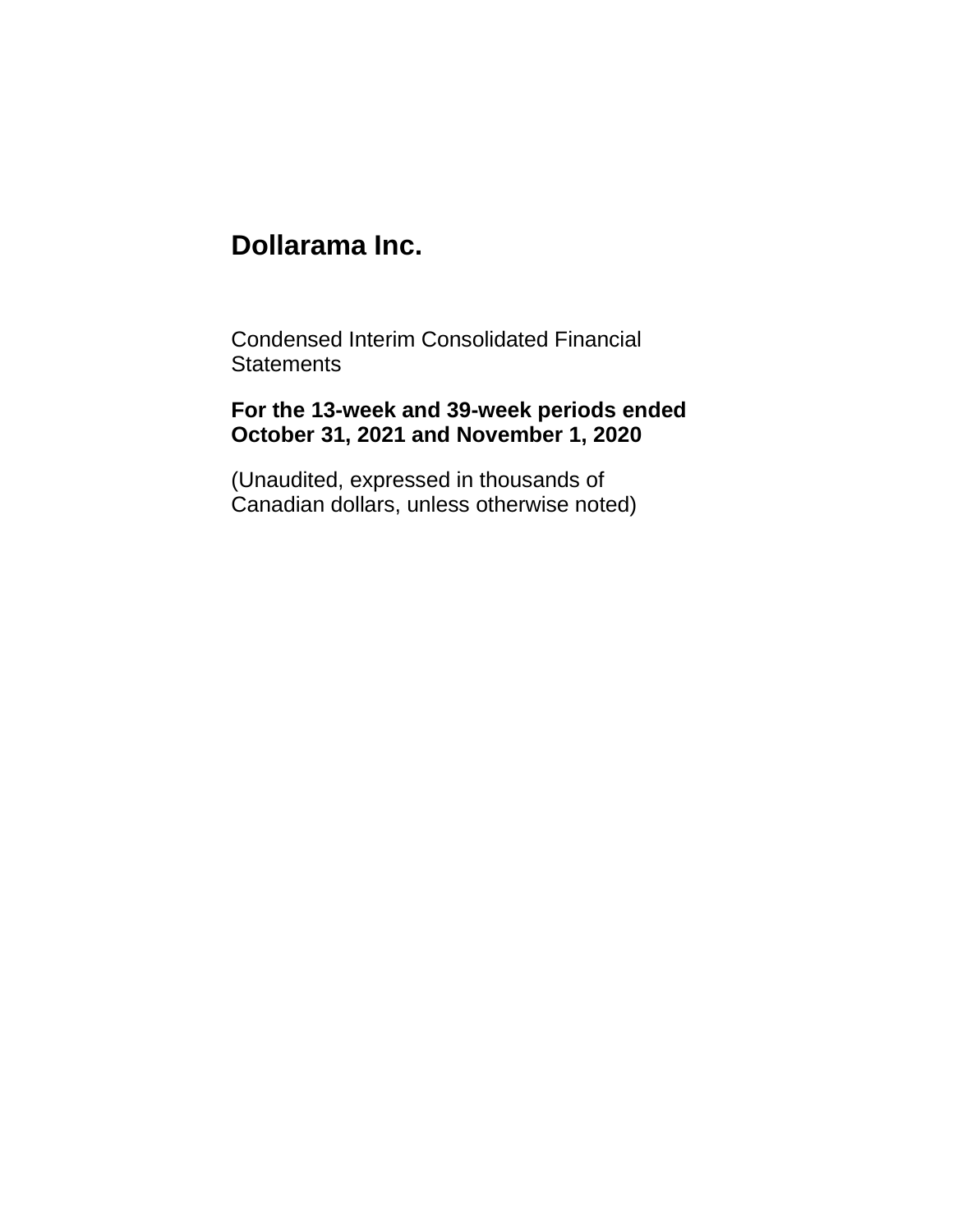# Interim Consolidated Statements of Financial Position as at (Unaudited, expressed in thousands of Canadian dollars)

|                                                           | <b>Note</b>    | October 31,<br>2021 | January 31,<br>2021 |
|-----------------------------------------------------------|----------------|---------------------|---------------------|
|                                                           |                | \$                  | S.                  |
| <b>Assets</b>                                             |                |                     |                     |
| <b>Current assets</b>                                     |                |                     |                     |
| Cash                                                      |                | 96,999              | 439,144             |
| Accounts receivable                                       |                | 25,691              | 20,546              |
| Prepaid expenses                                          |                | 12,188              | 9,549               |
| Inventories<br>Derivative financial instruments           | 10             | 599,204<br>2,154    | 630,655<br>468      |
|                                                           |                | 736,236             | 1,100,362           |
| <b>Non-current assets</b>                                 |                |                     |                     |
| Right-of-use assets                                       | 6              | 1,443,260           | 1,344,639           |
| Property, plant and equipment                             |                | 741,400             | 709,469             |
| Intangible assets                                         |                | 162,629             | 161,791             |
| Derivative financial instruments                          | 10             |                     | 314                 |
| Goodwill                                                  |                | 727,782             | 727,782             |
| Equity-accounted investment                               | 11             | 187,494             | 179,389             |
| <b>Total assets</b>                                       |                | 3,998,801           | 4,223,746           |
| Liabilities and shareholders' equity                      |                |                     |                     |
| <b>Current liabilities</b>                                |                |                     |                     |
| Accounts payable and accrued liabilities                  |                | 279,479             | 253,072             |
| Dividend payable                                          |                | 15,069              | 14,583              |
| Derivative financial instruments                          | 10             | 14,627              | 25,821              |
| Income taxes payable                                      |                | 36,411              | 12,975              |
| Current portion of long-term debt                         | $\overline{7}$ | 16,522              | 832,821             |
| Current portion of lease liabilities                      | 6              | 196,630             | 181,893             |
|                                                           |                | 558,738             | 1,321,165           |
| <b>Non-current liabilities</b>                            |                |                     |                     |
| Non-current portion of long-term debt                     | $\overline{7}$ | 1,788,676           | 1,044,079           |
| Non-current portion of lease liabilities                  | 6              | 1,491,204           | 1,401,769           |
| Deferred income taxes<br>Derivative financial instruments | 10             | 141,617<br>44       | 121,879             |
|                                                           |                |                     |                     |
| <b>Total liabilities</b>                                  |                | 3,980,279           | 3,888,892           |
| <b>Shareholders' equity</b>                               |                |                     |                     |
| Share capital                                             | 8              | 485,142             | 485,487             |
| Contributed surplus                                       | 8              | 31,258              | 28,527              |
| Deficit                                                   |                | (473,091)           | (149, 983)          |
| Accumulated other comprehensive loss                      |                | (24, 787)           | (29, 177)           |
| Total shareholders' equity                                |                | 18,522              | 334,854             |
| Total liabilities and shareholders' equity                |                | 3,998,801           | 4,223,746           |

The accompanying notes are an integral part of these condensed interim consolidated financial statements.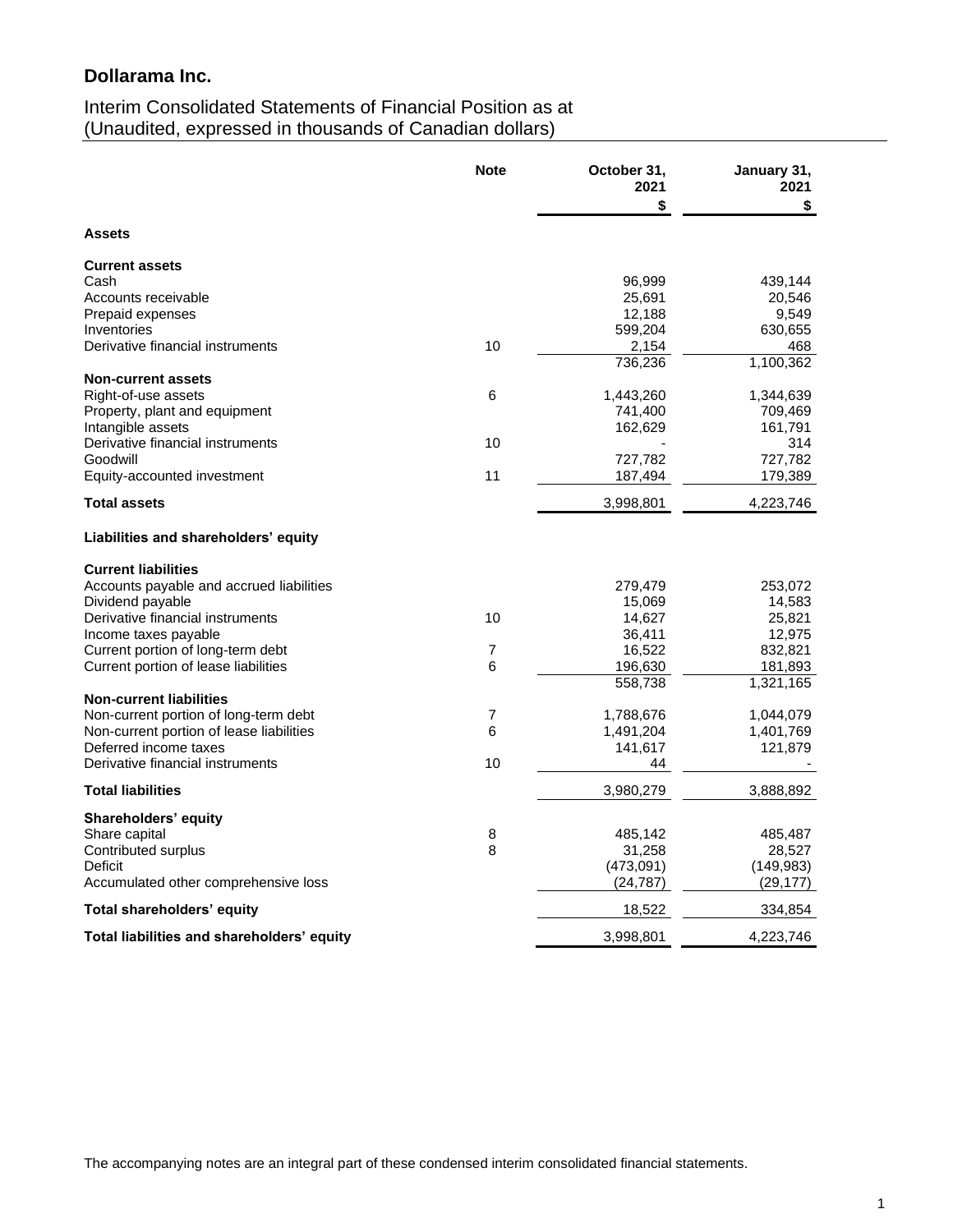# Interim Consolidated Statements of Changes in Shareholders' Equity For the 39-week periods ended (Unaudited, expressed in thousands of Canadian dollars, except share amounts)

|                                                                                    |             | <b>Number of</b> |                               |                                    |                      | <b>Accumulated</b><br>other    |                      |
|------------------------------------------------------------------------------------|-------------|------------------|-------------------------------|------------------------------------|----------------------|--------------------------------|----------------------|
|                                                                                    | <b>Note</b> | common<br>shares | <b>Share</b><br>capital<br>\$ | <b>Contributed</b><br>surplus<br>S | <b>Deficit</b><br>\$ | comprehensive<br>income (loss) | <b>Total</b><br>\$   |
|                                                                                    |             |                  |                               |                                    |                      |                                |                      |
| Balance - January 31, 2021                                                         | 8           | 310,266,429      | 485,487                       | 28,527                             | (149, 983)           | (29, 177)                      | 334,854              |
| Net earnings<br>Other comprehensive loss                                           |             |                  |                               |                                    | 443,203              | (22, 730)                      | 443,203<br>(22, 730) |
| Total comprehensive income (loss)                                                  |             |                  |                               |                                    | 443,203              | (22, 730)                      | 420,473              |
| Transfer of realized cash flow hedge losses<br>to inventory                        |             |                  |                               |                                    |                      | 27,120                         | 27,120               |
| Dividends declared<br>Repurchase and cancellation of common                        |             |                  |                               |                                    | (45, 881)            |                                | (45, 881)            |
| shares<br>Share-based compensation                                                 | 8<br>8      | (13,086,173)     | (21, 015)                     | 6,462                              | (720, 430)           |                                | (741, 445)<br>6,462  |
| Issuance of common shares<br>Reclassification for the exercise of share<br>options | 8           | 628,700          | 16,939                        |                                    |                      |                                | 16,939               |
|                                                                                    | 8           |                  | 3,731                         | (3,731)                            |                      |                                |                      |
| Balance - October 31, 2021                                                         |             | 297,808,956      | 485,142                       | 31,258                             | (473,091)            | (24, 787)                      | 18,522               |
| Balance - February 2, 2020                                                         | 8           | 310,231,037      | 448,704                       | 29,108                             | (574, 110)           | 4,102                          | (92, 196)            |
| Net earnings<br>Other comprehensive loss                                           |             |                  | $\sim$                        |                                    | 390,446              | (5, 945)                       | 390,446<br>(5,945)   |
| Total comprehensive income (loss)                                                  |             |                  |                               |                                    | 390,446              | (5, 945)                       | 384,501              |
| Transfer of realized cash flow hedge gains<br>to inventory                         |             |                  |                               |                                    |                      | (8,828)                        | (8,828)              |
| Dividends declared                                                                 |             |                  |                               |                                    | (41, 033)            |                                | (41, 033)            |
| Share-based compensation                                                           | 8           |                  |                               | 4,310                              |                      |                                | 4,310                |
| Issuance of common shares<br>Reclassification for the exercise of share            | 8           | 949,700          | 15,607<br>3,325               | (3, 325)                           |                      |                                | 15,607               |
| options                                                                            | 8           |                  |                               |                                    |                      |                                |                      |
| Balance - November 1, 2020                                                         |             | 311,180,737      | 467,636                       | 30,093                             | (224, 697)           | (10, 671)                      | 262,361              |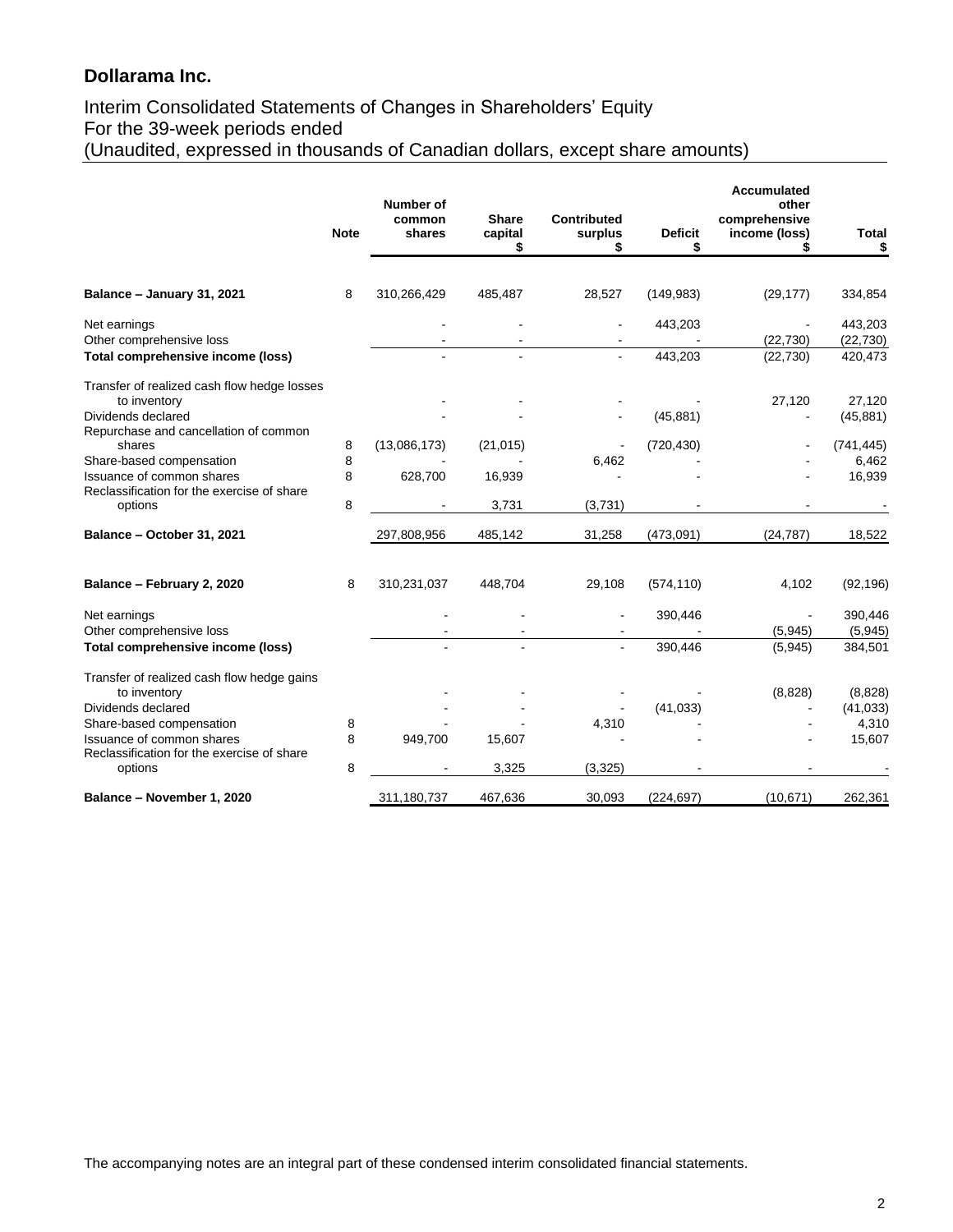### Interim Consolidated Statements of Net Earnings and Comprehensive Income For the 13-week and 39-week periods ended (Unaudited, expressed in thousands of Canadian dollars, except share and per share amounts)

|                                                                                       |             |                      | 13-week periods ended |                        | 39-week periods ended  |
|---------------------------------------------------------------------------------------|-------------|----------------------|-----------------------|------------------------|------------------------|
|                                                                                       |             | October 31,          | November 1,           | October 31,            | November 1,            |
|                                                                                       | <b>Note</b> | 2021                 | 2020                  | 2021                   | 2020                   |
|                                                                                       |             | \$                   | \$                    | \$                     | \$                     |
| Sales<br>Cost of sales                                                                | 14          | 1,122,267<br>623,480 | 1,064,201<br>595,455  | 3,105,861<br>1,756,974 | 2,922,591<br>1,660,044 |
|                                                                                       |             | 498,787              | 468,746               | 1,348,887              | 1,262,547              |
| <b>Gross profit</b>                                                                   |             |                      |                       |                        |                        |
| General, administrative and store operating expenses<br>Depreciation and amortization | 14          | 159,076              | 160,904<br>68,291     | 474,841                | 467,979                |
| Share of net earnings of equity-accounted investment                                  |             | 75,375<br>(7, 311)   | (4, 259)              | 219,962<br>(14, 814)   | 198,773<br>(9, 136)    |
|                                                                                       |             |                      |                       |                        |                        |
| <b>Operating income</b><br>Financing costs                                            |             | 271,647<br>23,054    | 243,810<br>23,048     | 668,898<br>68,056      | 604,931<br>72,854      |
|                                                                                       |             |                      |                       |                        |                        |
| Earnings before income taxes                                                          |             | 248,593              | 220,762               | 600,842                | 532,077                |
| Income taxes                                                                          | 9           | 65,192               | 58,891                | 157,639                | 141,631                |
| <b>Net earnings</b>                                                                   |             | 183,401              | 161,871               | 443,203                | 390,446                |
| Other comprehensive income (loss)                                                     |             |                      |                       |                        |                        |
| Items that may be reclassified subsequently to net<br>earnings                        |             |                      |                       |                        |                        |
| Realized gains (losses) on financial instruments not                                  |             |                      |                       |                        |                        |
| subject to basis adjustment<br>Reclassification of losses on derivative financial     |             |                      | (460)                 | 723                    | (460)                  |
| instruments not subject to basis adjustments                                          |             | (133)                | (87)                  | (302)                  | (276)                  |
| Foreign currency translation adjustments                                              |             | (1, 376)             | 79                    | (5,971)                | (321)                  |
| Share of other comprehensive loss of equity-                                          |             |                      |                       |                        |                        |
| accounted investment                                                                  |             | (1,079)              | (1, 279)              | (1, 144)               | (4,933)                |
| Income tax recovery relating to these items                                           |             | 35                   | 31                    | 80                     | 93                     |
| Items that will not be reclassified subsequently to net<br>earnings                   |             |                      |                       |                        |                        |
| Unrealized losses on derivative financial instruments                                 |             |                      |                       |                        |                        |
| subject to basis adjustments                                                          |             | (4,080)              | (4,239)               | (21, 334)              | (70)                   |
| Income tax recovery relating to these items                                           |             | 1,089                | 1,124                 | 5,218                  | 22                     |
| Total other comprehensive loss,                                                       |             |                      |                       |                        |                        |
| net of income taxes                                                                   |             | (5, 544)             | (4, 831)              | (22, 730)              | (5,945)                |
| <b>Total comprehensive income</b>                                                     |             | 177,857              | 157,040               | 420,473                | 384,501                |
| Earnings per common share                                                             |             |                      |                       |                        |                        |
| Basic net earnings per common share                                                   | 12          | \$0.61               | \$0.52                | \$1.45                 | \$1.26                 |
| Diluted net earnings per common share                                                 | 12          | \$0.61               | \$0.52                | \$1.45                 | \$1.25                 |
| Weighted average number of common shares                                              |             |                      |                       |                        |                        |
| outstanding (thousands)                                                               | 12          | 301,135              | 311,146               | 305,105                | 310,725                |
| Weighted average number of diluted common                                             |             |                      |                       |                        |                        |
| shares outstanding (thousands)                                                        | 12          | 302,573              | 312,838               | 306,544                | 312,494                |

The accompanying notes are an integral part of these condensed interim consolidated financial statements.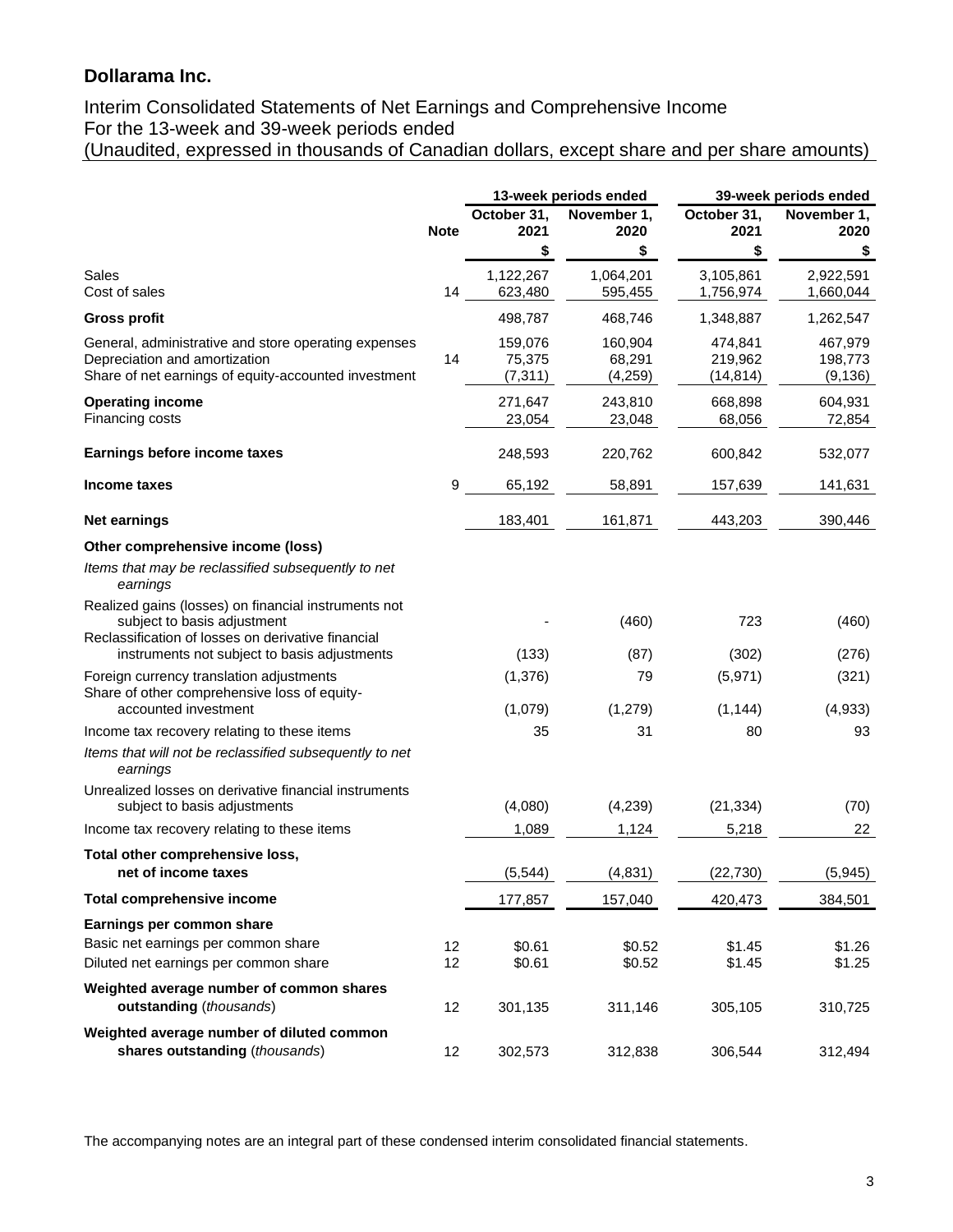# Interim Consolidated Statements of Cash Flows For the 13-week and 39-week periods ended (Unaudited, expressed in thousands of Canadian dollars)

|                                                                                                                                                                                                                                                             |                |                                                 | 13-week periods ended                                   |                                                    | 39-week periods ended                                   |  |
|-------------------------------------------------------------------------------------------------------------------------------------------------------------------------------------------------------------------------------------------------------------|----------------|-------------------------------------------------|---------------------------------------------------------|----------------------------------------------------|---------------------------------------------------------|--|
|                                                                                                                                                                                                                                                             | <b>Note</b>    | October 31,<br>2021                             | November 1,<br>2020                                     | October 31,<br>2021                                | November 1,<br>2020                                     |  |
|                                                                                                                                                                                                                                                             |                | \$                                              | \$                                                      | \$                                                 | \$                                                      |  |
| <b>Operating activities</b>                                                                                                                                                                                                                                 |                |                                                 |                                                         |                                                    |                                                         |  |
| Net earnings<br>Adjustments to reconcile net earnings to net cash<br>generated from operating activities:<br>Depreciation of property, plant and equipment, right-<br>of-use assets and amortization of intangible                                          |                | 183,401                                         | 161,871                                                 | 443,203                                            | 390,446                                                 |  |
| assets<br>Amortization of debt issue costs<br>Recognition of net losses on bond lock and bond                                                                                                                                                               | 14             | 75,375<br>553                                   | 68,291<br>660                                           | 219,962<br>1,745                                   | 198,773<br>1,955                                        |  |
| forward contracts<br>Share-based compensation<br>Financing costs on short-term borrowings and long-                                                                                                                                                         | 10<br>8        | (133)<br>2,078                                  | (87)<br>1,812                                           | (302)<br>6,462                                     | (276)<br>4,310                                          |  |
| term debt<br>Deferred income taxes<br>Gain on lease remeasurements<br>Share of net earnings of equity-accounted investment                                                                                                                                  |                | 8,414<br>10,327<br>(673)<br>(7, 311)<br>272,031 | 9,351<br>(1, 112)<br>(4, 259)<br>236,527                | 9,009<br>15,706<br>(1,957)<br>(14, 814)<br>679,014 | 8,665<br>(1,201)<br>(3,787)<br>(9, 136)<br>589,749      |  |
| Changes in non-cash working capital components<br>Net cash generated from operating activities                                                                                                                                                              | 15             | 81,480<br>353,511                               | (35, 571)<br>200,956                                    | 73,141<br>752,155                                  | 78,004<br>667,753                                       |  |
| <b>Investing activities</b><br>Additions to equity-accounted investment<br>Additions to property, plant and equipment<br>Additions to intangible assets<br>Proceeds from disposal of property, plant and equipment<br>Net cash used in investing activities | 11             | (29,980)<br>(5,248)<br>201<br>(35, 027)         | (69, 279)<br>(27, 459)<br>(6, 143)<br>238<br>(102, 643) | (94, 352)<br>(15, 927)<br>572<br>(109, 707)        | (97, 281)<br>(97, 020)<br>(19,082)<br>464<br>(212, 919) |  |
| <b>Financing activities</b><br>Proceeds from long-term debt issued<br>(1.505% Fixed Rate Notes)<br>Proceeds from long-term debt issued<br>(1.871% Fixed Rate Notes)                                                                                         | 7              |                                                 | 300,000                                                 | 375,000                                            | 300,000                                                 |  |
| Proceeds from long-term debt issued<br>(2.443% Fixed Rate Notes)                                                                                                                                                                                            | 7              |                                                 |                                                         | 375,000                                            |                                                         |  |
| Net proceeds (repayments) of short-term borrowings<br>Repayment of the Series 2 Floating Rate Notes or the                                                                                                                                                  | $\overline{7}$ |                                                 | (116, 329)                                              |                                                    | 48,631                                                  |  |
| Series 3 Floating Rate Notes (as applicable)<br>Repayment of 2.337% Fixed Rate Notes<br>Payment of debt issue costs                                                                                                                                         | 7<br>7         |                                                 | (1,910)                                                 | (300,000)<br>(525,000)<br>(4, 174)                 | (300,000)<br>(2,200)                                    |  |
| Principal elements of lease liabilities<br>Issuance of common shares<br>Dividends paid                                                                                                                                                                      | 6              | (47, 927)<br>4,782<br>(15, 311)                 | (40, 957)<br>930<br>(13,683)                            | (135, 518)<br>16,939<br>(45, 395)                  | (121, 536)<br>15,607<br>(41,079)                        |  |
| Repurchase and cancellation of common shares<br>Net cash generated from (used in) financing activities                                                                                                                                                      | 8              | (294, 509)<br>(352, 965)                        | 128,051                                                 | (741,445)<br>(984, 593)                            | (100, 577)                                              |  |
| Change in cash                                                                                                                                                                                                                                              |                | (34, 481)                                       | 226,364                                                 | (342, 145)                                         | 354,257                                                 |  |
| Cash - beginning of period                                                                                                                                                                                                                                  |                | 131,480                                         | 218,357                                                 | 439,144                                            | 90,464                                                  |  |
| Cash – end of period                                                                                                                                                                                                                                        |                | 96,999                                          | 444,721                                                 | 96,999                                             | 444,721                                                 |  |

The accompanying notes are an integral part of these condensed interim consolidated financial statements.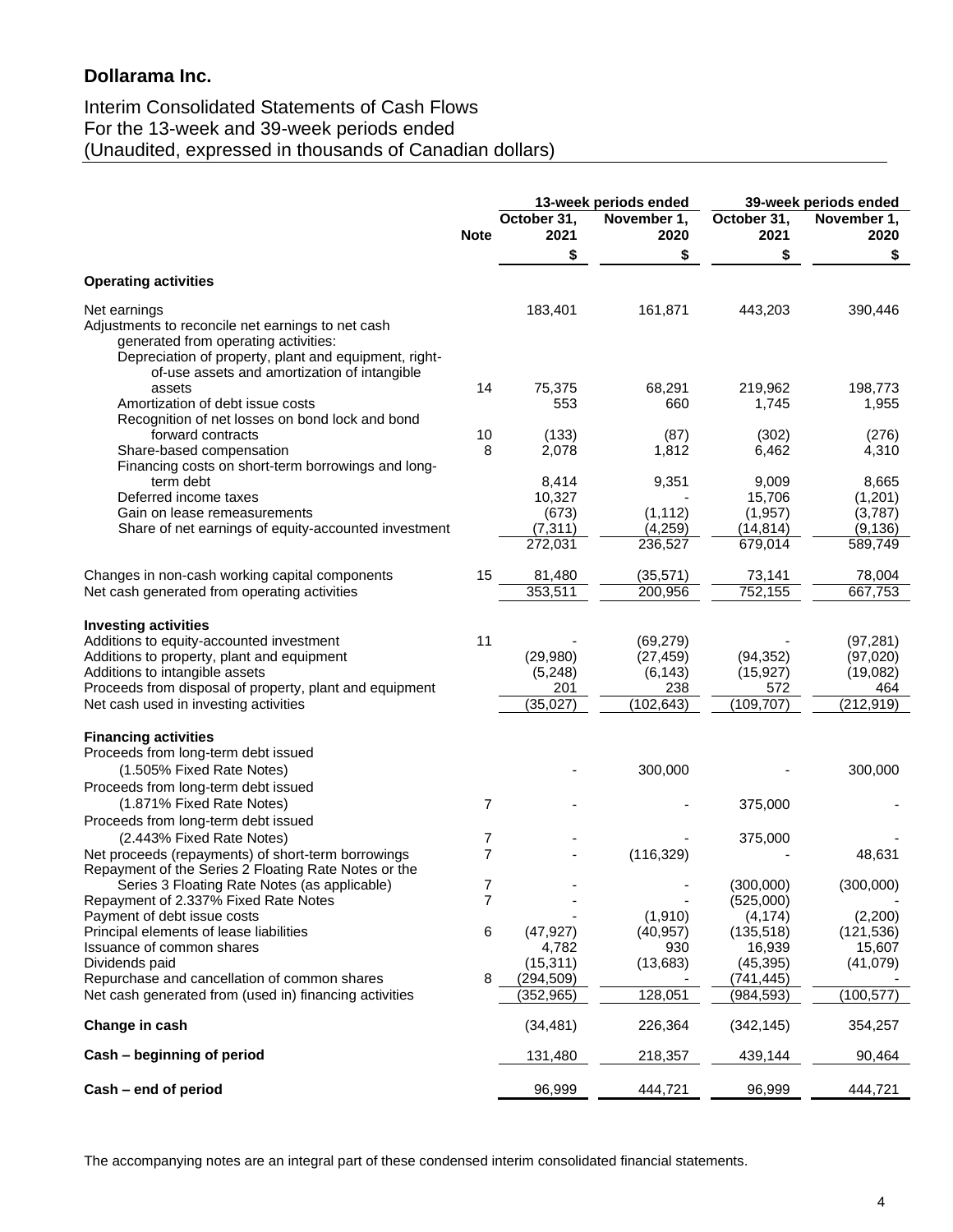### **1 General information**

Dollarama Inc. (the "Corporation") was formed on October 20, 2004 under the *Canada Business Corporations Act*. The Corporation offers a broad assortment of general merchandise, consumable products and seasonal items at select, fixed price points up to \$4.00 in-store and online in Canada. As at October 31, 2021, the Corporation maintains retail operations in every Canadian province.

The Corporation's head and registered office is located at 5805 Royalmount Avenue, Montreal, Quebec, H4P 0A1. The Corporation's warehousing and distribution operations are also located in the Montreal area. The Corporation is listed on the Toronto Stock Exchange ("TSX") under the symbol "DOL".

As at October 31, 2021, the significant entities within the legal structure of the Corporation are as follows:



Dollarama L.P. operates the chain of stores in Canada and performs related logistical and administrative support activities.

Dollarama International Inc. ("Dollarama International") has retail operations in Latin America through its 50.1% equity investment in Dollarcity, a value retailer headquartered in Panama. Dollarcity offers a broad assortment of general merchandise, consumable products and seasonal items at select, fixed price points up to US\$4.00 (or the equivalent in local currency) in stores located in El Salvador, Guatemala, Colombia and Peru. Dollarama International also sells merchandise and renders services to Dollarcity. For the 13-week and 39-week periods ended October 31, 2021 and November 1, 2020, sales by Dollarama International to Dollarcity represented approximately 1% of the Corporation's total consolidated sales.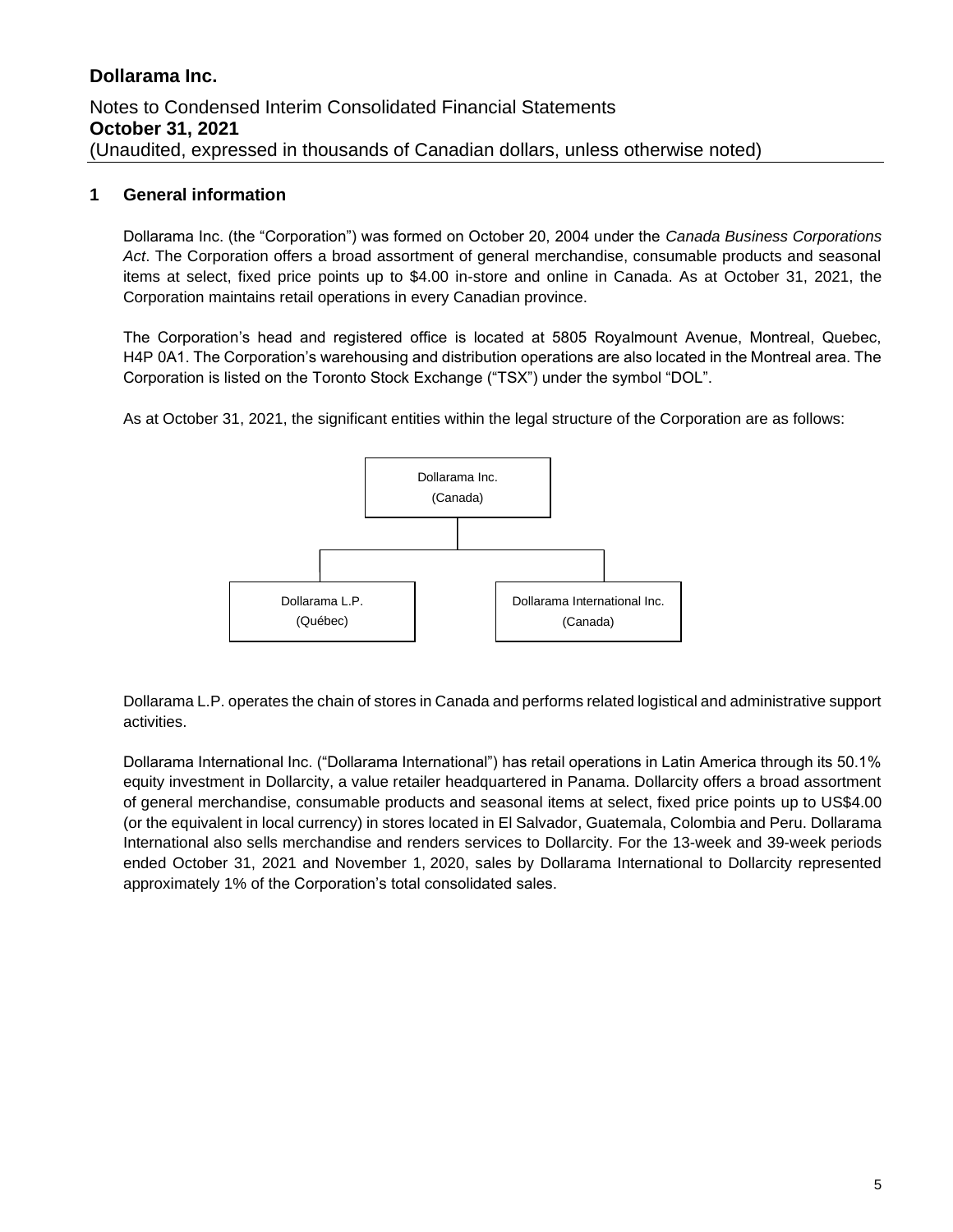### **2 Basis of preparation**

These unaudited condensed interim consolidated financial statements were approved by the board of directors of the Corporation (the "Board of Directors") for issue on December 8, 2021.

The Corporation prepares its condensed interim consolidated financial statements in accordance with generally accepted accounting principles in Canada ("GAAP") as set out in the CPA Canada Handbook – Accounting under Part I, which incorporates International Financial Reporting Standards ("IFRS") as issued by the International Accounting Standards Board ("IASB"). These unaudited condensed interim consolidated financial statements have been prepared in accordance with IFRS applicable to the preparation of interim financial statements, including IAS 34, "Interim Financial Reporting". In accordance with GAAP, these financial statements do not include all of the financial statement disclosures required for annual financial statements and should be read in conjunction with the Corporation's audited annual consolidated financial statements for the year ended January 31, 2021 ("Fiscal 2021"), which have been prepared in accordance with IFRS as issued by the IASB. In management's opinion, the unaudited condensed interim consolidated financial statements reflect all the adjustments that are necessary for a fair presentation of the results for the interim period presented.

#### **Seasonality of operations**

The Corporation's sales generally increase ahead of major holidays, with December representing the highest proportion of sales, but otherwise experience limited seasonal fluctuations. However, the occurrence of certain events that are beyond the Corporation's control, such as unusually adverse weather or an epidemic or pandemic outbreak (like the COVID-19 pandemic), and that cause disruption in its operations could materially adversely affect the business and financial results of the Corporation. Consequently, results for the 13-week and 39-week periods ended October 31, 2021 may not be representative of results for subsequent quarters or for the full fiscal year.

### **3 Summary of significant accounting policies**

Except as described below, these unaudited condensed interim consolidated financial statements have been prepared using the accounting policies as outlined in Note 3 to the Fiscal 2021 audited consolidated financial statements.

#### **Performance share units**

On March 30, 2021, upon recommendation of the Human Resources and Compensation Committee, the Board of Directors approved the introduction of a new performance component to the Corporation's long-term incentive plan ("LTIP"), namely performance share units ("PSUs"), to be awarded annually concurrently with share options. Awards under the LTIP are now allocated so that at all times PSUs represent a minimum of 50% of the target dollar value of the LTIP award. PSUs will be settled shortly after the vesting determination date, following the expiry of the three-year performance period of each grant, in common shares of the Corporation purchased on the open market. Vesting will be based upon the achievement of performance objectives established at the time of the award by the Board of Directors.

The PSU grants are equity-settled transactions whereby the compensation expense is measured based on an estimated fair value at the grant date and recognized over the related performance period of three years with a corresponding increase in contributed surplus.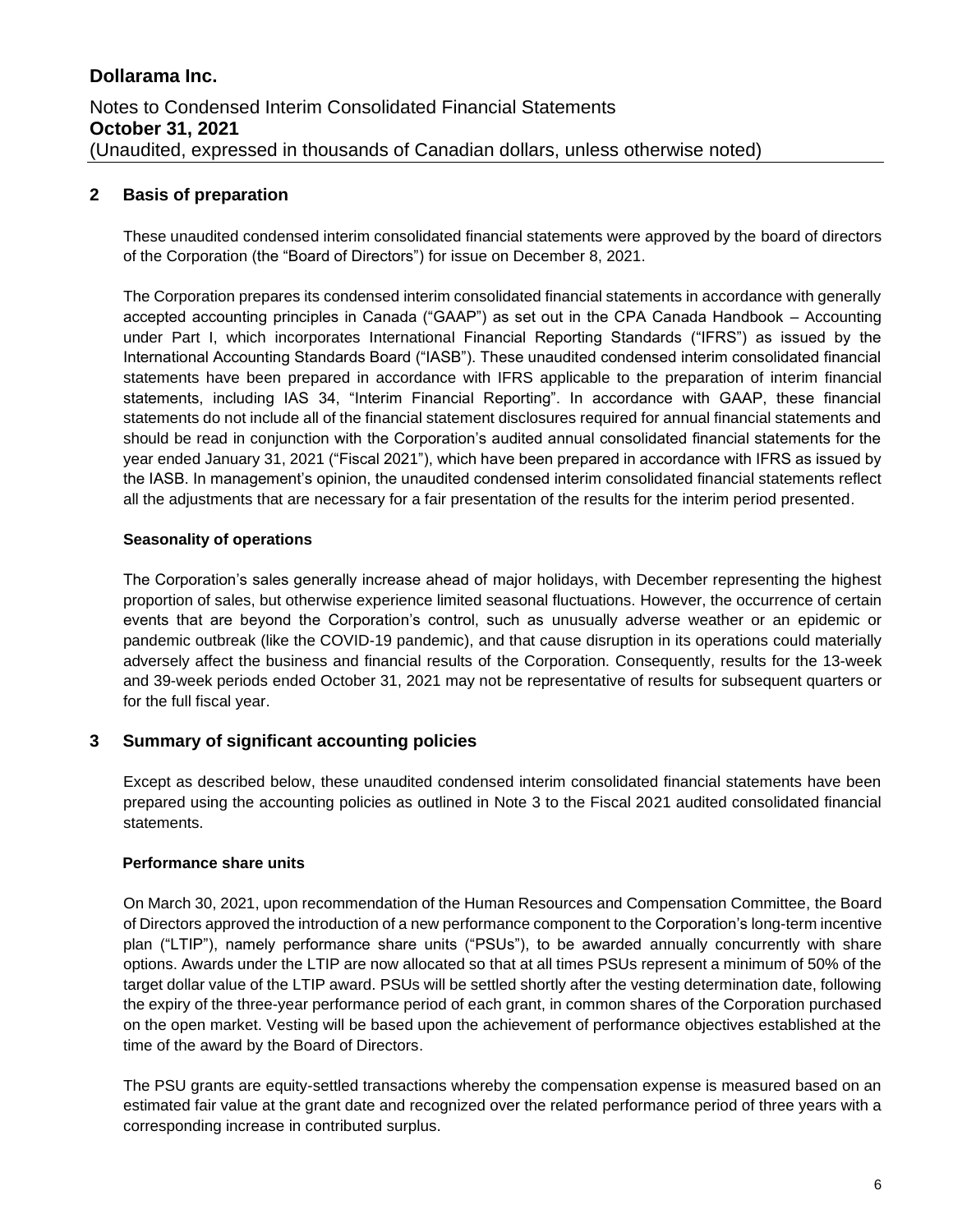### **3 Summary of significant accounting policies (cont'd)**

#### **Fair value hedges**

The Corporation uses derivatives in the management of its interest rate exposure.

The Corporation mainly uses interest rate swaps to hedge changes in the fair value of the issued fixed rate Senior Unsecured Notes. The changes in the fair value of the derivatives are recorded in net earnings as financing costs together with the changes in the fair value of the hedged items attributable to the hedged risk. Any fair value hedge ineffectiveness is recognized in net earnings immediately.

Hedge accounting is discontinued if a derivative instrument is sold, terminated or otherwise de-designated. If fair value hedge accounting is discontinued, the previously hedged item is no longer adjusted for changes in fair value through the Consolidated Statement of Net Earnings and Comprehensive Income and the cumulative net gain or loss on the hedged asset or liability at the time of de-designation is amortized to financing costs over the expected remaining life of the hedged item.

#### **4 New accounting standards**

#### **New accounting standards announced and adopted**

On March 31, 2021, the IASB extended by 12 months the availability of the practical expedient issued in May 2020 which relieves lessees from assessing whether a COVID-19 related rent concession is a lease modification. The 2021 amendments are effective for annual reporting periods beginning on or after April 1, 2021. Early adoption is permitted. Application of the practical expedient and its extension did not have an impact on the financial results of the Corporation.

#### **5 Critical accounting estimates and judgments**

The preparation of financial statements requires management to make estimates and assumptions using judgment that affect the application of accounting policies and the reported amounts of assets and liabilities, income and expenses during the reporting period. Estimates and other judgments are continually evaluated and are based on management's experience and other factors, including expectations about future events that are believed to be reasonable under the circumstances. Actual results may differ from those estimates.

These unaudited condensed interim consolidated financial statements have been prepared using the critical accounting estimates and judgments as outlined in Note 5 to the Fiscal 2021 audited consolidated financial statements.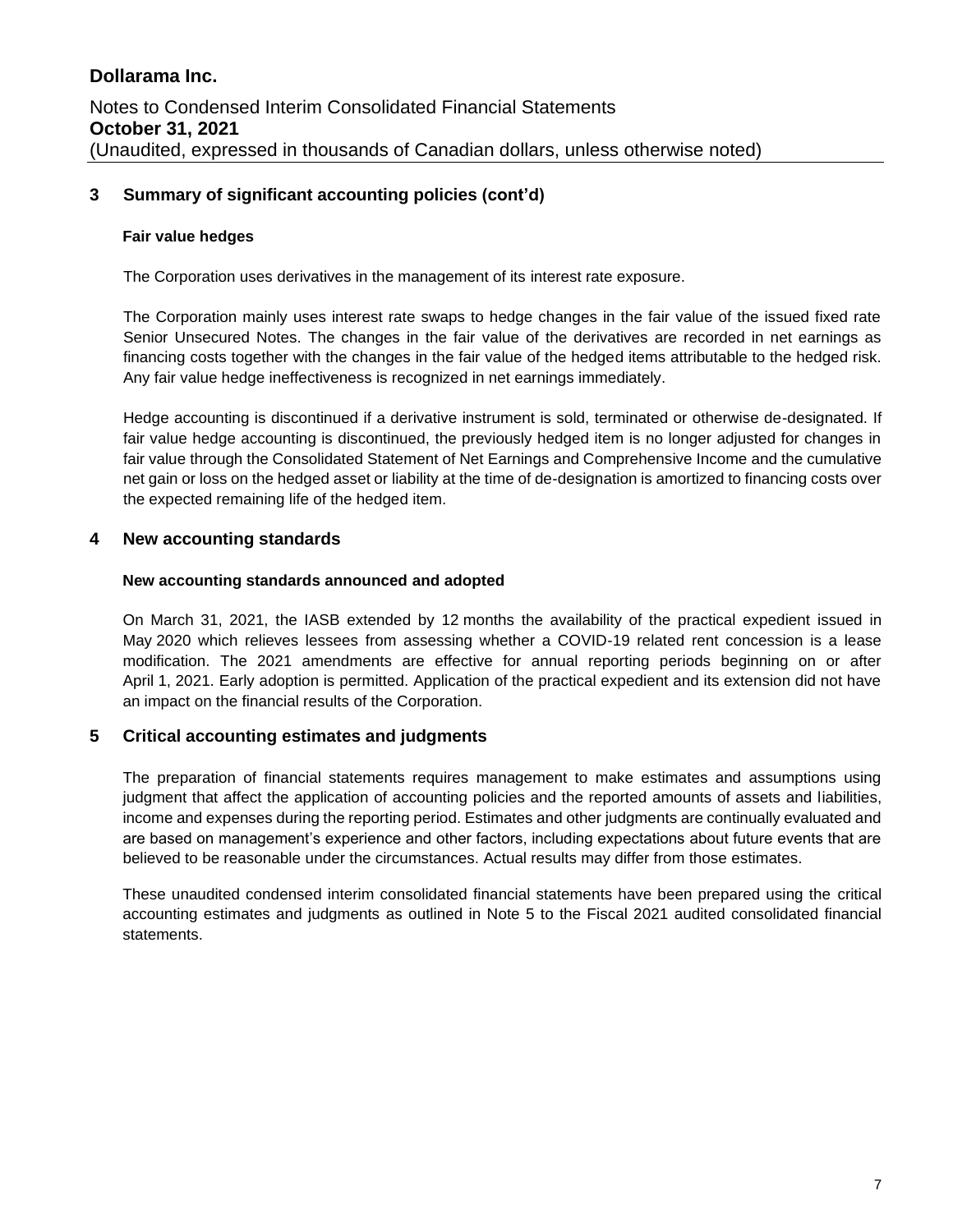# Notes to Condensed Interim Consolidated Financial Statements **October 31, 2021** (Unaudited, expressed in thousands of Canadian dollars, unless otherwise noted)

#### **6 Leases**

As at October 31, 2021, the Corporation owned one store, one distribution centre, one warehouse and leased 1,396 stores, its head office, five warehouses and some equipment.

#### **a) Additions to right-of-use assets**

Additions to the right-of-use assets during the 13-week and 39-week periods ended October 31, 2021 amounted to \$110,008 and \$247,677, respectively (13-week and 39-week periods ended November 1, 2020 – \$57,386 and \$167,721, respectively).

#### **b) Amounts recognized in the condensed interim consolidated statement of net earnings**

|                                             | 13-week periods ended |                     | 39-week periods ended |                     |
|---------------------------------------------|-----------------------|---------------------|-----------------------|---------------------|
|                                             | October 31.<br>2021   | November 1.<br>2020 | October 31.<br>2021   | November 1.<br>2020 |
| Depreciation of right-of-use assets         | 49.070                | 44.359              | 142.989               | 131,308             |
| Gain on lease remeasurements                | (617)                 | (1,029)             | (1,922)               | (3,853)             |
| Interest on lease liabilities               | 11,567                | 11.718              | 34.495                | 35,478              |
| Variable lease expenses not included in the |                       |                     |                       |                     |
| measurement of lease liabilities            | 23.570                | 21.392              | 71,360                | 69,091              |
| Expenses relating to short-term leases      | 4.591                 | 5.088               | 14,230                | 13,773              |

#### **c) Amounts recognized in the condensed interim consolidated statement of cash flows**

|                                                | 13-week periods ended |                     |                     | 39-week periods ended |  |
|------------------------------------------------|-----------------------|---------------------|---------------------|-----------------------|--|
|                                                | October 31.<br>2021   | November 1.<br>2020 | October 31,<br>2021 | November 1.<br>2020   |  |
|                                                | \$                    | \$                  |                     |                       |  |
| Lease cash flows                               |                       |                     |                     |                       |  |
| Fixed payments                                 | 60.867                | 56,113              | 178,254             | 167,021               |  |
| Variable payments                              | 23,102                | 20,578              | 69,590              | 65,766                |  |
| Short-term leases                              | 4,591                 | 5,088               | 14,230              | 13,773                |  |
| Tenant incentives received                     | (1, 373)              | (3,438)             | (8, 241)            | (10,007)              |  |
|                                                | 87,187                | 78,341              | 253,833             | 236,553               |  |
| <b>Principal elements of lease liabilities</b> |                       |                     |                     |                       |  |
| Fixed payments                                 | 60.867                | 56,113              | 178.254             | 167,021               |  |
| Tenant incentives received                     | (1,373)               | (3, 438)            | (8,241)             | (10,007)              |  |
| Interest on lease liabilities                  | (11, 567)             | (11,718)            | (34,495)            | (35,478)              |  |
|                                                | 47.927                | 40.957              | 135,518             | 121,536               |  |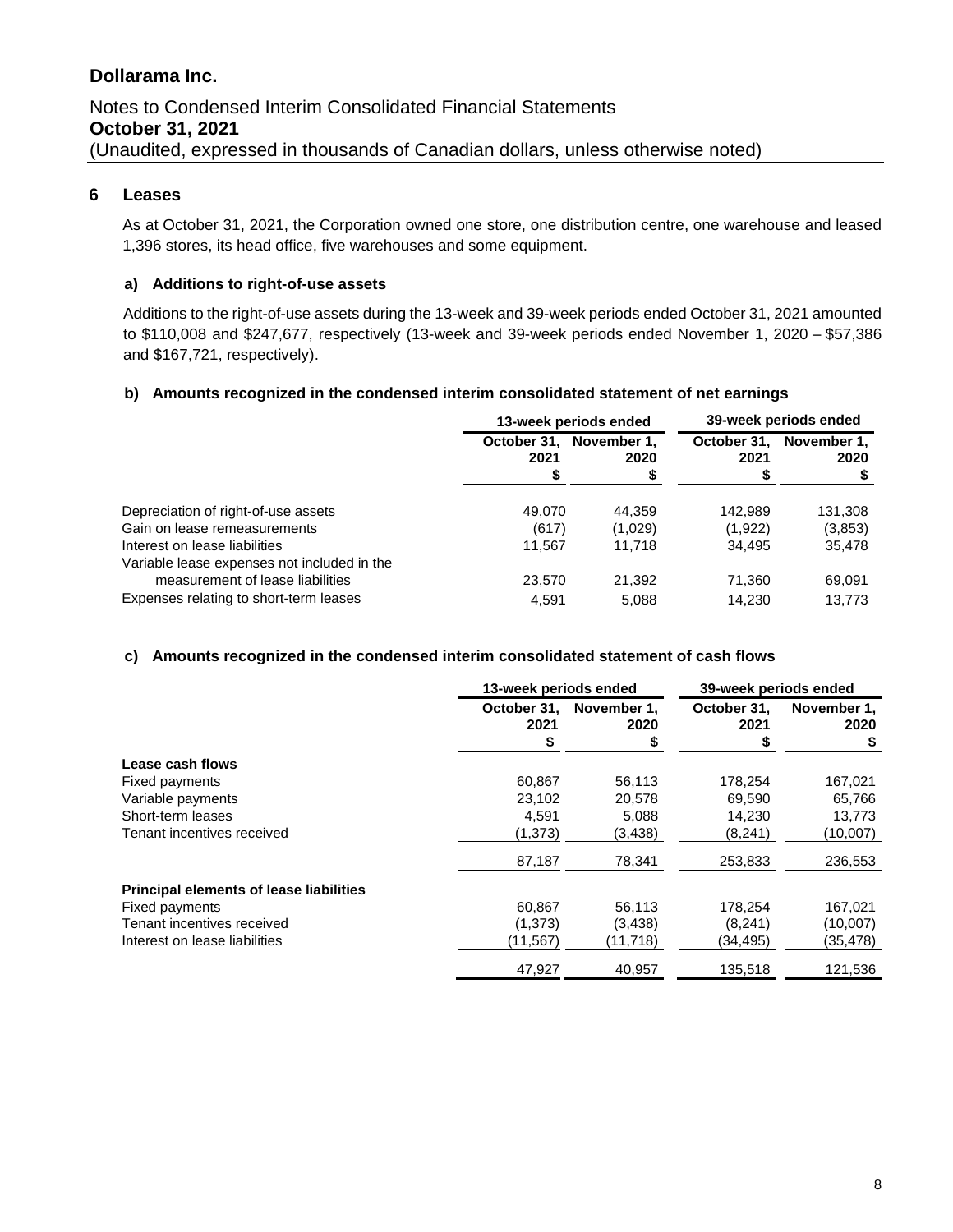# Notes to Condensed Interim Consolidated Financial Statements **October 31, 2021** (Unaudited, expressed in thousands of Canadian dollars, unless otherwise noted)

# **7 Debt**

| Long-term debt outstanding consists of the following as at:                                                                                                                                                                                                                                                                        | October 31,<br>2021<br>\$ | January 31,<br>2021<br>\$ |
|------------------------------------------------------------------------------------------------------------------------------------------------------------------------------------------------------------------------------------------------------------------------------------------------------------------------------------|---------------------------|---------------------------|
| Senior unsecured notes bearing interest at:<br>Fixed annual rate of 2.443% payable in equal semi-annual<br>instalments, maturing July 9, 2029 (the "2.443% Fixed Rate<br>Notes")                                                                                                                                                   | 375,000                   |                           |
| Fixed annual rate of 1.505% payable in equal semi-annual<br>instalments, maturing September 20, 2027 (the "1.505% Fixed<br>Rate Notes")<br>Fixed annual rate of 1.871% payable in equal semi-annual                                                                                                                                | 300,000                   | 300,000                   |
| instalments, maturing July 8, 2026 (the "1.871% Fixed Rate<br>Notes")                                                                                                                                                                                                                                                              | 375,000                   |                           |
| Fixed annual rate of 3.55% payable in equal semi-annual instalments,<br>maturing November 6, 2023 (the "3.55% Fixed Rate Notes")<br>Fixed annual rate of 2.203% payable in equal semi-annual<br>instalments, maturing November 10, 2022 (the "2.203% Fixed                                                                         | 500,000                   | 500,000                   |
| Rate Notes")<br>Fixed annual rate of 2.337% payable in equal semi-annual<br>instalments, repaid on July 22, 2021 (the "2.337% Fixed Rate<br>Notes", and collectively with the 2.443% Fixed Rate Notes, the<br>1.505% Fixed Rate Notes, the 1.871% Fixed Rate Notes, the<br>3.55% Fixed Rate Notes and the 2.203% Fixed Rate Notes, | 250,000                   | 250,000                   |
| the "Fixed Rate Notes")<br>Variable rate equal to 3-month bankers' acceptance rate (CDOR) plus<br>27 basis points payable quarterly, repaid on February 1, 2021                                                                                                                                                                    |                           | 525,000                   |
| (the "Series 3 Floating Rate Notes")                                                                                                                                                                                                                                                                                               |                           | 300,000                   |
| Less: Unamortized debt issue costs<br>Accrued interest on the Series 3 Floating Rate Notes and the Fixed Rate                                                                                                                                                                                                                      | (8,580)                   | (6, 151)                  |
| Notes (collectively, the "Senior Unsecured Notes")<br>Fair value hedge - basis adjustment on interest rate swap                                                                                                                                                                                                                    | 16,522<br>(2,744)         | 8,051                     |
| Current portion (includes unamortized debt issue costs, accrued interest<br>on the Senior Unsecured Notes, and the Senior Unsecured Notes<br>with a maturity date falling within the next 52-week period, when                                                                                                                     | 1,805,198                 | 1,876,900                 |
| applicable)                                                                                                                                                                                                                                                                                                                        | (16, 522)                 | (832, 821)                |
|                                                                                                                                                                                                                                                                                                                                    | 1,788,676                 | 1,044,079                 |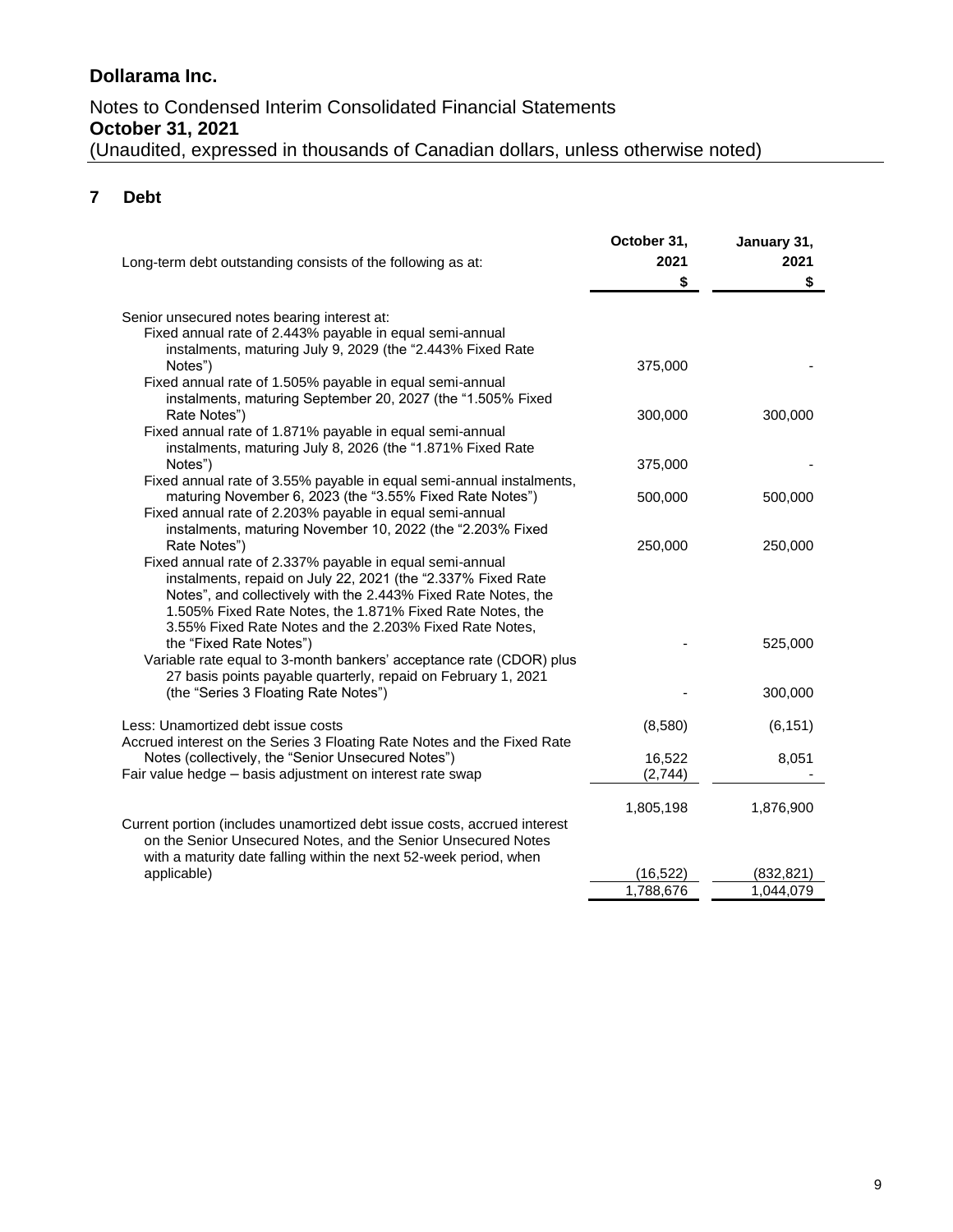### **7 Debt (cont'd)**

The table below provides the carrying values and fair values of the Senior Unsecured Notes as at October 31, 2021 and January 31, 2021. The fair values of the Senior Unsecured Notes were determined as a level 2 in the fair value hierarchy.

|                              |                       | October 31, 2021  |                       | <b>January 31, 2021</b> |  |
|------------------------------|-----------------------|-------------------|-----------------------|-------------------------|--|
|                              | <b>Carrying value</b> | <b>Fair value</b> | <b>Carrying value</b> | <b>Fair value</b>       |  |
|                              |                       | æ.                | \$                    |                         |  |
| <b>Fixed Rate Notes</b>      |                       |                   |                       |                         |  |
| 2.443% Fixed Rate Notes      | 376,071               | 368,813           |                       |                         |  |
| 1.505% Fixed Rate Notes      | 299,096               | 283,890           | 300,089               | 300,660                 |  |
| 1.871% Fixed Rate Notes      | 375,623               | 367,950           |                       |                         |  |
| 3.55% Fixed Rate Notes       | 506,495               | 517,750           | 501,716               | 537,250                 |  |
| 2.203% Fixed Rate Notes      | 252,381               | 252,700           | 250,856               | 257,000                 |  |
| 2.337% Fixed Rate Notes      |                       |                   | 525,127               | 529,725                 |  |
| <b>Floating Rate Notes</b>   |                       |                   |                       |                         |  |
| Series 3 Floating Rate Notes |                       |                   | 300,566               | 300,030                 |  |
|                              | 1,809,666             | 1,791,103         | 1,878,354             | 1,924,665               |  |

#### **Fixed Rate Notes**

On July 8, 2021, the Corporation issued the 1.871% Fixed Rate Notes and the 2.443% Fixed Rate Notes by way of private placement, in reliance upon exemptions from the prospectus requirements under applicable securities legislation. The 1.871% Fixed Rate Notes were issued at par for aggregate gross proceeds of \$375,000 and bear interest at a fixed rate of 1.871% per annum, payable in semi-annual instalments, in arrears, on January 8 and July 8 of each year until maturity on July 8, 2026. The 2.443% Fixed Rate Notes were issued at par for aggregate gross proceeds of \$375,000 and bear interest at a fixed rate of 2.443% per annum, payable in semi-annual instalments, in arrears, on January 9 and July 9 of each year until maturity on July 9, 2029. The 1.871% Fixed Rate Notes and the 2.443% Fixed Rate Notes were assigned a rating of BBB, with a stable trend, by DBRS Limited.

#### **Credit Agreement**

On July 6, 2021, the Corporation and the lenders entered into a fourth amending agreement to the Third Amended and Restated Credit Agreement (the "TARCA") in order to, among other things, extend (i) the term of Facility A in the amount of \$250,000 from September 27, 2024 to July 6, 2026, (ii) the term of Facility B, in the amount of \$200,000, from September 29, 2023 to July 5, 2024, (iii) the term of Facility C, in the amount of \$50,000, from September 29, 2023 to July 5, 2024, and (iv) the term of Facility D, in the amount of \$300,000, from September 20, 2021 to July 6, 2022.

Under the TARCA, the Corporation may, under certain circumstances and subject to receipt of additional commitments from existing lenders or other eligible institutions, request increases to committed facilities up to an aggregate amount, together with all then-existing commitments, of \$1,500,000.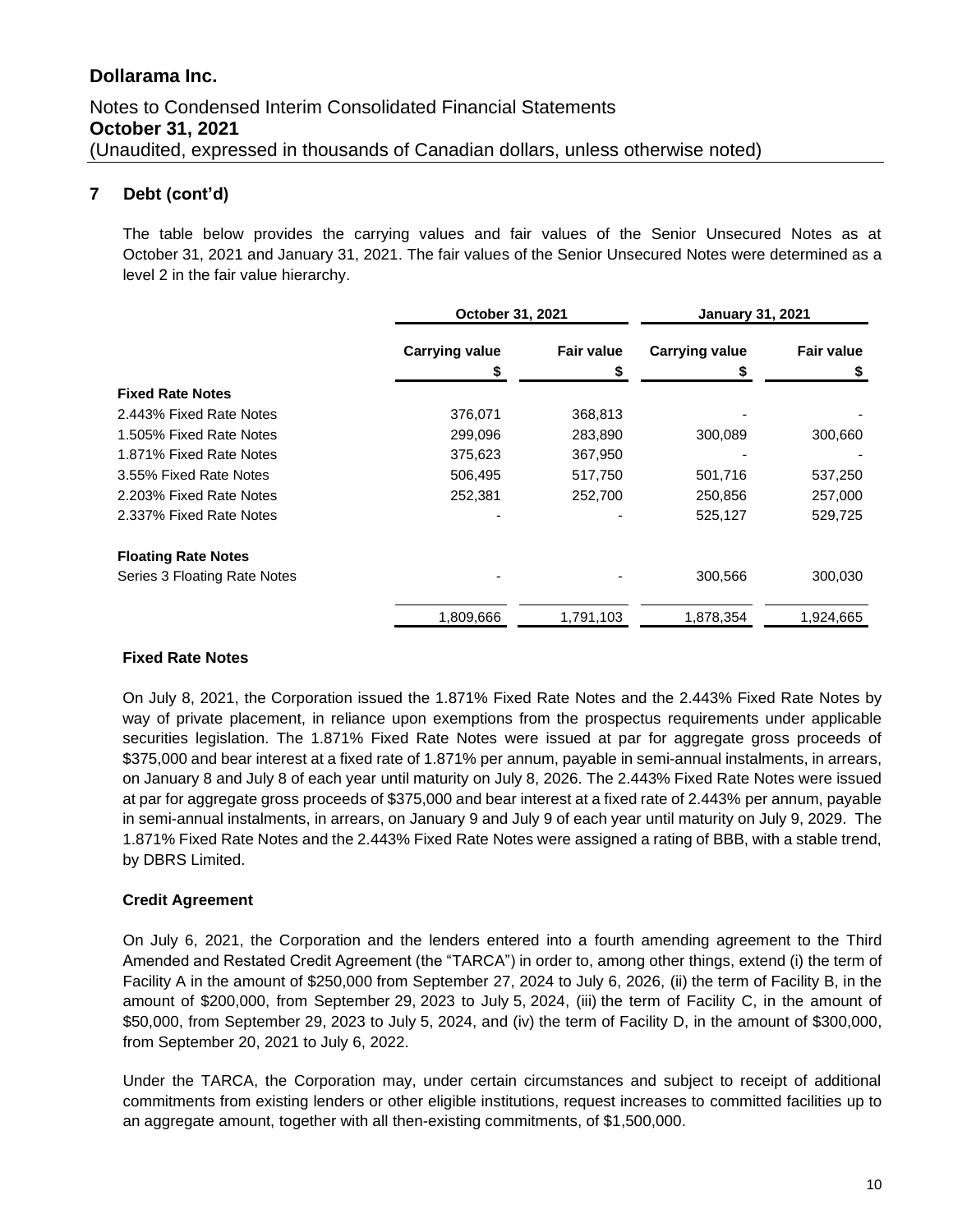### **7 Debt (cont'd)**

The TARCA requires the Corporation to respect a minimum interest coverage ratio and a maximum leverage ratio, each tested quarterly on a consolidated basis. The Corporation has the option to borrow in Canadian or U.S. dollars.

As at October 31, 2021 and January 31, 2021, no amount was outstanding under the TARCA. As at October 31, 2021, there were letters of credit issued for the purchase of inventories which amounted to \$792 (January 31, 2021 – \$1,105). As at October 31, 2021, the Corporation was in compliance with all of its financial covenants.

#### **Short-term borrowings**

Under the terms of its US commercial paper program, the Corporation may issue, from time to time, unsecured commercial paper notes with maturities not in excess of 397 days from the date of issue (the "USCP Notes"). The aggregate principal amount of USCP Notes outstanding at any one time under the US commercial paper program may not exceed US\$500,000. The Corporation uses derivative financial instruments to convert the net proceeds from the issuance of USCP Notes into Canadian dollars, and uses those proceeds for general corporate purposes.

The USCP Notes are direct unsecured obligations of the Corporation and rank equally with all of its other unsecured and unsubordinated indebtedness. The USCP Notes are unconditionally guaranteed by Dollarama L.P. and Dollarama GP Inc., each a wholly-owned subsidiary of the Corporation.

As at October 31, 2021 and January 31, 2021, no amount was outstanding under the Corporation's US commercial paper program.

#### **8 Shareholders' equity**

#### **a) Share capital**

#### **Normal course issuer bid**

On July 5, 2021, the Corporation announced the renewal of its normal course issuer bid and the approval from the TSX to repurchase for cancellation up to 19,376,824 common shares, representing 7.5% of the public float as at the close of markets on June 30, 2021, during the 12‑month period from July 7, 2021 to July 6, 2022 (the "2021-2022 NCIB").

The total number of common shares repurchased for cancellation under the 2021-2022 NCIB during the 13-week period ended October 31, 2021 amounted to 5,266,219 common shares, for a total cash consideration of \$294,509. For the 13-week period ended October 31, 2021, the Corporation's share capital was reduced by \$8,558 and the remaining \$285,953 was accounted for as an increase in deficit.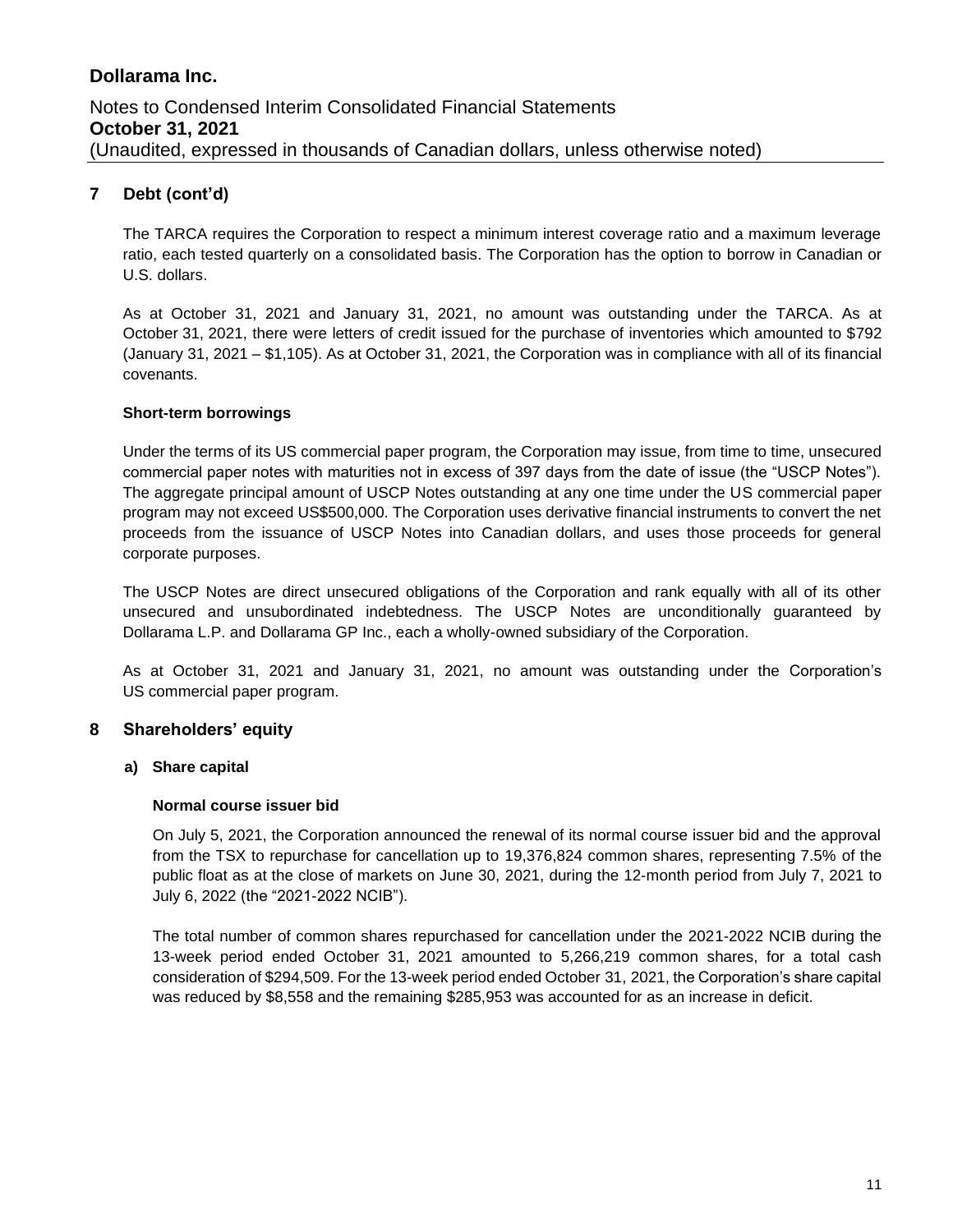#### **8 Shareholders' equity (cont'd)**

The total number of common shares repurchased for cancellation under the 2021-2022 NCIB and the normal course issuer bid previously in effect during the 39-week period ended October 31, 2021 amounted to 13,086,173 common shares, for a total cash consideration of \$741,445. For the 39-week period ended October 31, 2021, the Corporation's share capital was reduced by \$21,015 and the remaining \$720,430 was accounted for as an increase in deficit.

No common shares were repurchased for cancellation under the normal course issuer bids in effect during the 13-week and 39-week periods ended November 1, 2020.

#### **b) Contributed surplus**

#### **Share-based compensation**

#### *Performance share units*

During the 13-week and 39-week periods ended October 31, 2021, the Corporation recognized a sharebased compensation expense for PSUs of \$490 and \$1,142, respectively.

Outstanding PSUs for the 39-week period ended on the date indicated below are as follows:

|                                                                       | October 31, 2021 |
|-----------------------------------------------------------------------|------------------|
| Outstanding - beginning of period<br>Granted <sup>(1)</sup><br>Vested | 103.953          |
| Outstanding – end of period                                           | 103,953          |

(1) Vesting varies from 0% to 200% depending on performance against the criteria at the end of the three-year performance period. See Note 3.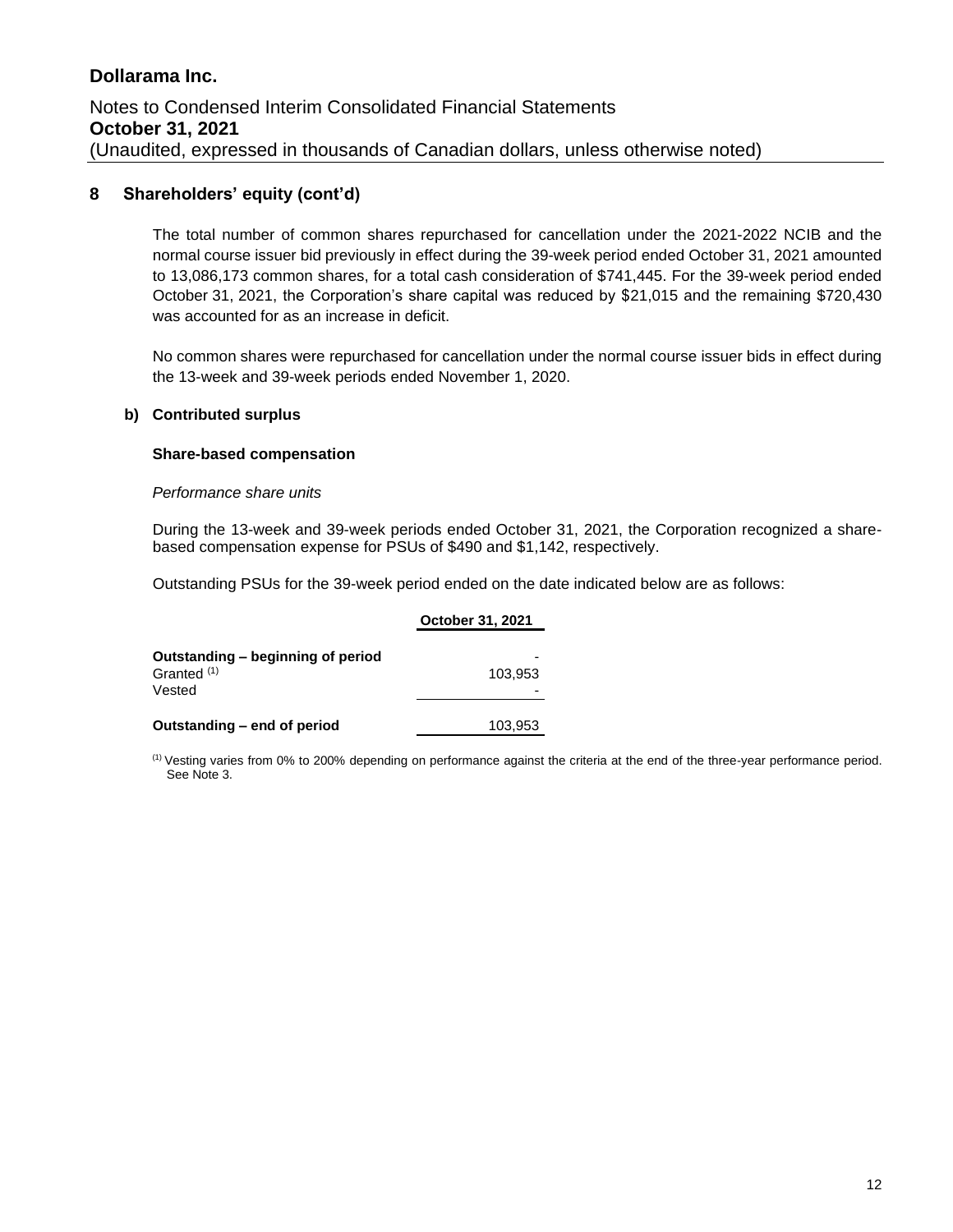#### **8 Shareholders' equity (cont'd)**

#### *Share options*

During the 13-week and 39-week periods ended October 31, 2021, the Corporation recognized a sharebased compensation expense for share options of \$1,588 and \$5,320, respectively (13-week and 39-week periods ended November 1, 2020 – \$1,812 and \$4,310, respectively).

Outstanding and exercisable share options for the 39-week periods ended on the dates indicated below are as follows:

|                                   | October 31, 2021           |                                               | <b>November 1, 2020</b>    |                                               |  |
|-----------------------------------|----------------------------|-----------------------------------------------|----------------------------|-----------------------------------------------|--|
|                                   | Number of<br>share options | Weighted<br>average<br>exercise<br>price (\$) | Number of<br>share options | Weighted<br>average<br>exercise<br>price (\$) |  |
| Outstanding - beginning of period | 4,229,500                  | 33.81                                         | 5,083,700                  | 26.99                                         |  |
| Granted                           | 396,000                    | 56.50                                         | 748.000                    | 46.80                                         |  |
| Exercised                         | (628, 700)                 | 26.94                                         | (949,700)                  | 16.43                                         |  |
| Forfeited                         | (82,500)                   | 46.65                                         | (20, 100)                  | 41.72                                         |  |
| Outstanding – end of period       | 3,914,300                  | 36.94                                         | 4,861,900                  | 32.04                                         |  |
| Exercisable – end of period       | 2,254,200                  | 29.14                                         | 2,866,500                  | 24.78                                         |  |

Information relating to share options outstanding and exercisable as at October 31, 2021 is as follows:

|                             | Share options outstanding                            |                               |                                                |                                                      | <b>Share options exercisable</b> |                                                |
|-----------------------------|------------------------------------------------------|-------------------------------|------------------------------------------------|------------------------------------------------------|----------------------------------|------------------------------------------------|
| Range of<br>exercise prices | Weighted<br>average<br>remaining life<br>(in months) | Number of<br>share<br>options | Weighted<br>average<br>exercise price<br>$($)$ | Weighted<br>average<br>remaining life<br>(in months) | Number of<br>share<br>options    | Weighted<br>average<br>exercise price<br>$($)$ |
| $$7.25 - $9.90$             | 3                                                    | 18.000                        | 7.25                                           | 3                                                    | 18.000                           | 7.25                                           |
| $$9.91 - $13.66$            | 17                                                   | 59,600                        | 12.02                                          | 17                                                   | 59.600                           | 12.02                                          |
| $$13.67 - $18.72$           | 29                                                   | 707.600                       | 14.83                                          | 29                                                   | 707.600                          | 14.83                                          |
| $$18.73 - $23.68$           | 41                                                   | 236,500                       | 23.68                                          | 41                                                   | 236,500                          | 23.68                                          |
| $$23.69 - $30.20$           | 53                                                   | 329,000                       | 30.20                                          | 53                                                   | 329,000                          | 30.20                                          |
| $$30.21 - $37.36$           | 65                                                   | 468,000                       | 37.36                                          | 65                                                   | 338,400                          | 37.36                                          |
| $$37.37 - $56.50$           | 96                                                   | 2,095,600                     | 47.83                                          | 87                                                   | 565,100                          | 46.32                                          |
|                             | 72                                                   | 3,914,300                     | 36.94                                          | 53                                                   | 2,254,200                        | 29.14                                          |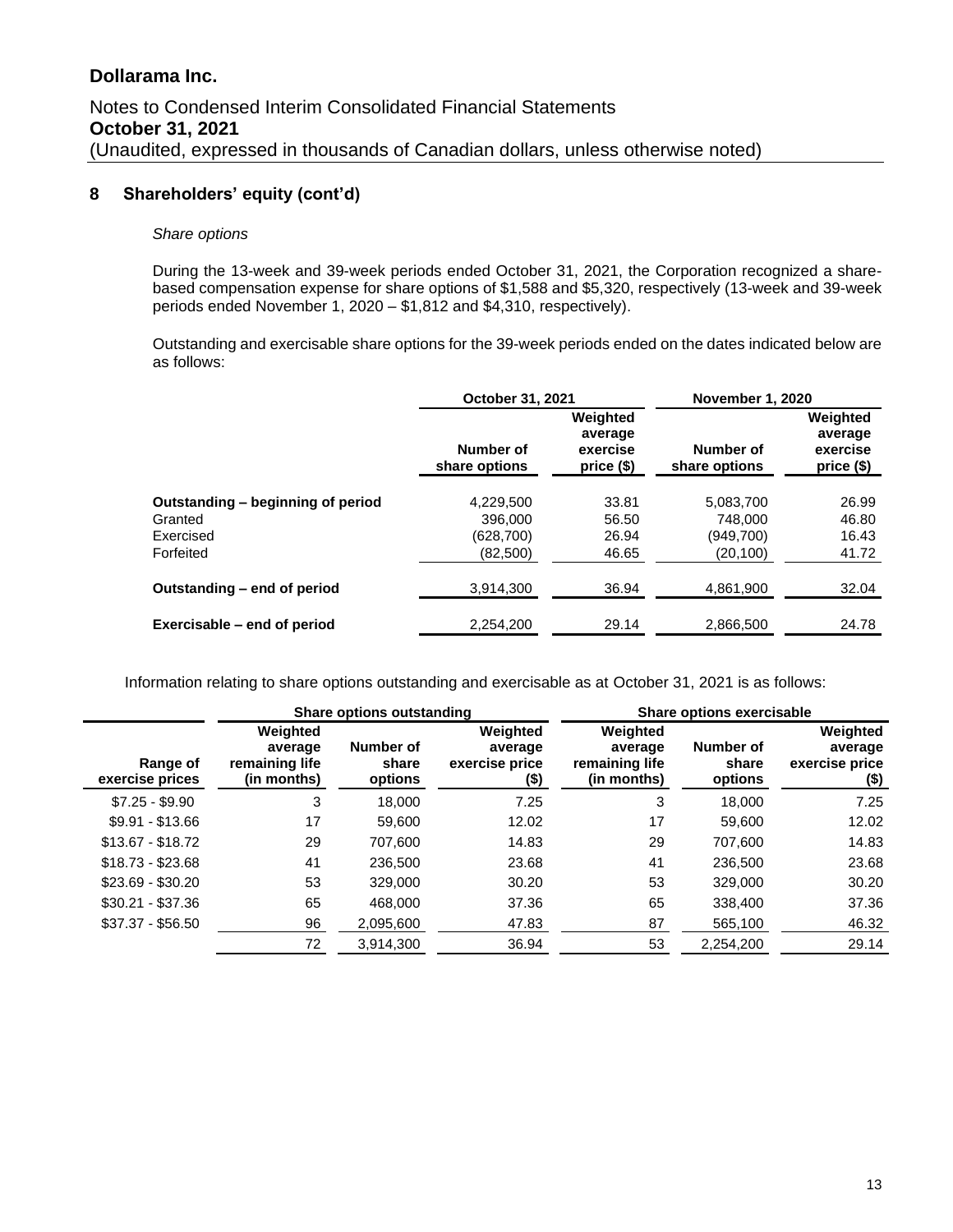### **8 Shareholders' equity (cont'd)**

The weighted average fair value of the share options granted during the 39-week periods ended on the dates indicated below was estimated at the grant date based on the Black-Scholes option pricing model using the following assumptions: **October 31,** 

|                                                           | October 31,<br>2021 | November 1,<br>2020 |
|-----------------------------------------------------------|---------------------|---------------------|
| Exercise price per share                                  | \$56.50             | \$46.80             |
| Dividend yield                                            | $0.4\%$             | 0.4%                |
| Risk-free interest rate                                   | $1.1\%$             | 0.5%                |
| Expected life                                             | 6.1 years           | 6.2 years           |
| Expected volatility                                       | 26.8%               | 27.8%               |
| Weighted average fair value of share options estimated at |                     |                     |
| the grant date                                            | \$15.30             | \$12.43             |

The expected life is estimated using the average of the vesting period and the contractual life of the share options. Expected volatility is estimated based on weekly observations of the Corporation's publicly traded share price.

#### **9 Income taxes**

The income tax expense is recognized based on management's best estimate of the weighted average annual income tax rate expected for the full fiscal year. The statutory income tax rate for the 13-week and 39-week periods ended October 31, 2021 was 26.5% (November 1, 2020 – 26.6%). The Corporation's effective income tax rate for the 13-week and 39-week periods ended October 31, 2021 was 26.2% (November 1, 2020 – 26.7% and 26.6%, respectively).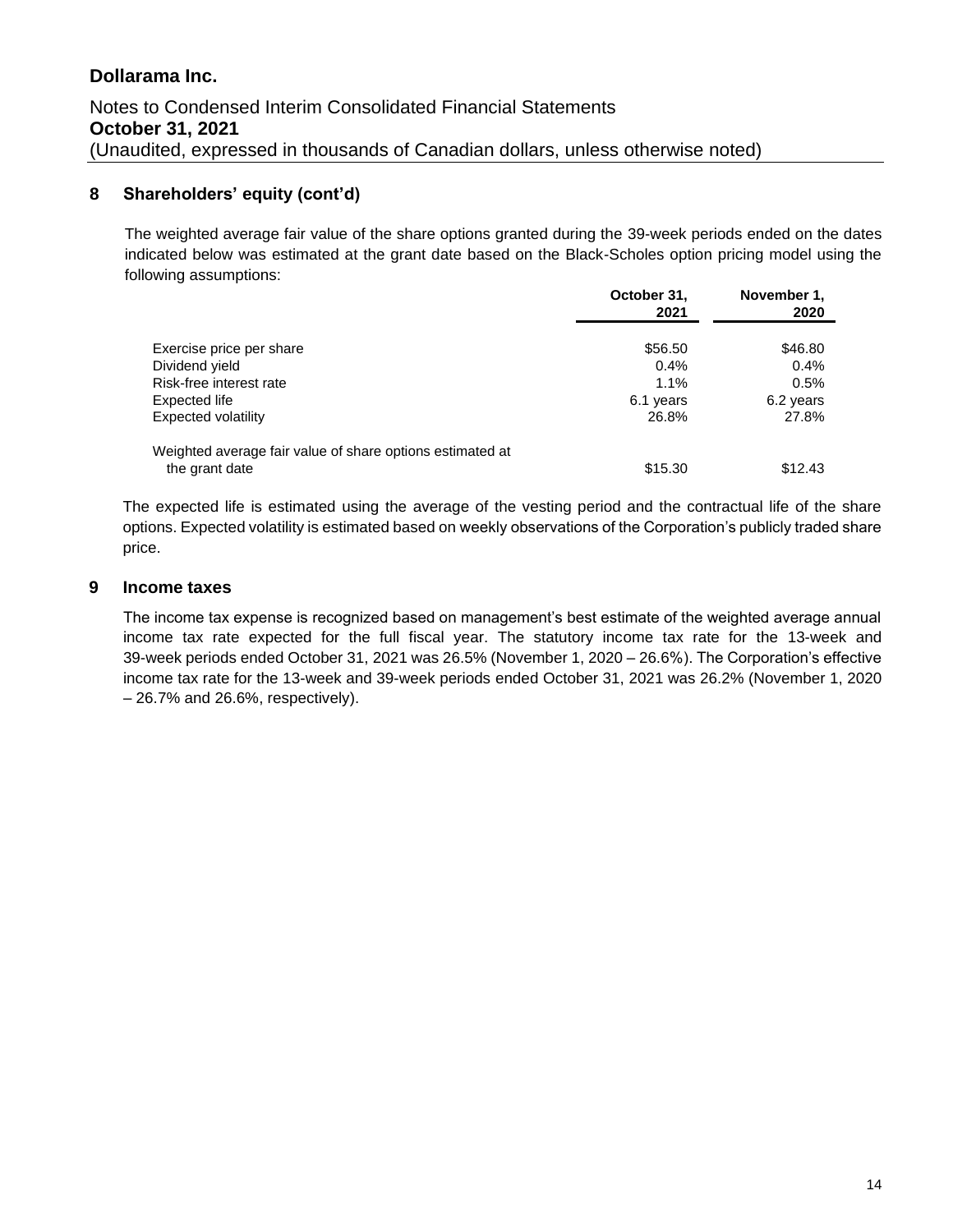#### **10 Financial instruments**

The Corporation uses derivative financial instruments in the management of its foreign currency and interest rate exposure. The Corporation documents the relationship between hedging instruments and hedged items, as well as its risk management objectives and strategies for undertaking hedge transactions. Derivative financial instruments designated as hedging instruments are recorded at fair value, determined using market prices and other observable inputs.

Derivatives are only used for economic hedging purposes and not as speculative investments. However, where derivatives do not meet the hedge accounting criteria, they are classified as held for trading for accounting purposes and are accounted for at fair value through profit or loss. They are presented as current assets or liabilities to the extent they are expected to be settled within 12 months after the end of the reporting period, or non-current assets or liabilities if their maturity exceeds 12 months.

#### *Foreign currency exposure*

The Corporation uses foreign exchange forward contracts and zero cost collar contracts to mitigate the risk associated with fluctuations in the U.S. dollar against the Canadian dollar. These derivative financial instruments are used for risk management purposes and are designated as hedges of future forecasted purchases of merchandise or hedges of U.S. dollar borrowings converted into Canadian dollar borrowings under the US commercial paper program.

Foreign exchange forward contracts and zero cost collar contracts are designated as hedging instruments and are recorded at fair value, determined using market prices and other observable inputs.

#### *Interest rate exposure*

The Corporation also uses interest rate swap contracts to mitigate the risk associated with changes in the fair value of the issued 3.55% Fixed Rates Notes maturing November 6, 2023 due to changes in interest rates. These derivative financial instruments are used for risk management purposes and are designated as fair value hedges. Under these interest rates swaps, the Corporation receives a fixed rate of interest and pays interest at a variable rate on the notional amount. These derivatives are designated as hedging instruments and are recorded on the consolidated statement of financial position at fair value.

Also bond forward contracts were used in the first half of Fiscal 2022 in advance of issuing the 1.871% Fixed Rate Notes and the 2.443% Fixed Rate Notes as hedges of interest rates thereof. Upon the pricing of the 1.871% Fixed Rate Notes and the 2.443% Fixed Rate Notes on June 23, 2021, these bond forward contracts were settled and were no longer outstanding as of October 31, 2021. These derivatives were designated as hedging instruments and were recorded on the consolidated statement of financial position at fair value. The gain or loss related to the effective portion of the change in fair value of the derivatives was recorded to other comprehensive income and is being reclassified to net earnings over the same period as the hedged interest payments are recorded in earnings. The hedged risk was defined as the variability in cash flows associated with coupons paid on the debt to be issued attributable to movements in the CAD benchmark rate. The CAD benchmark rate consisted of the interpolated yield of Government of Canada bond curve with a term corresponding to the expected debt. Cash flows related to the expected bond's credit spread over the CAD benchmark were not designated as part of the hedging relationship.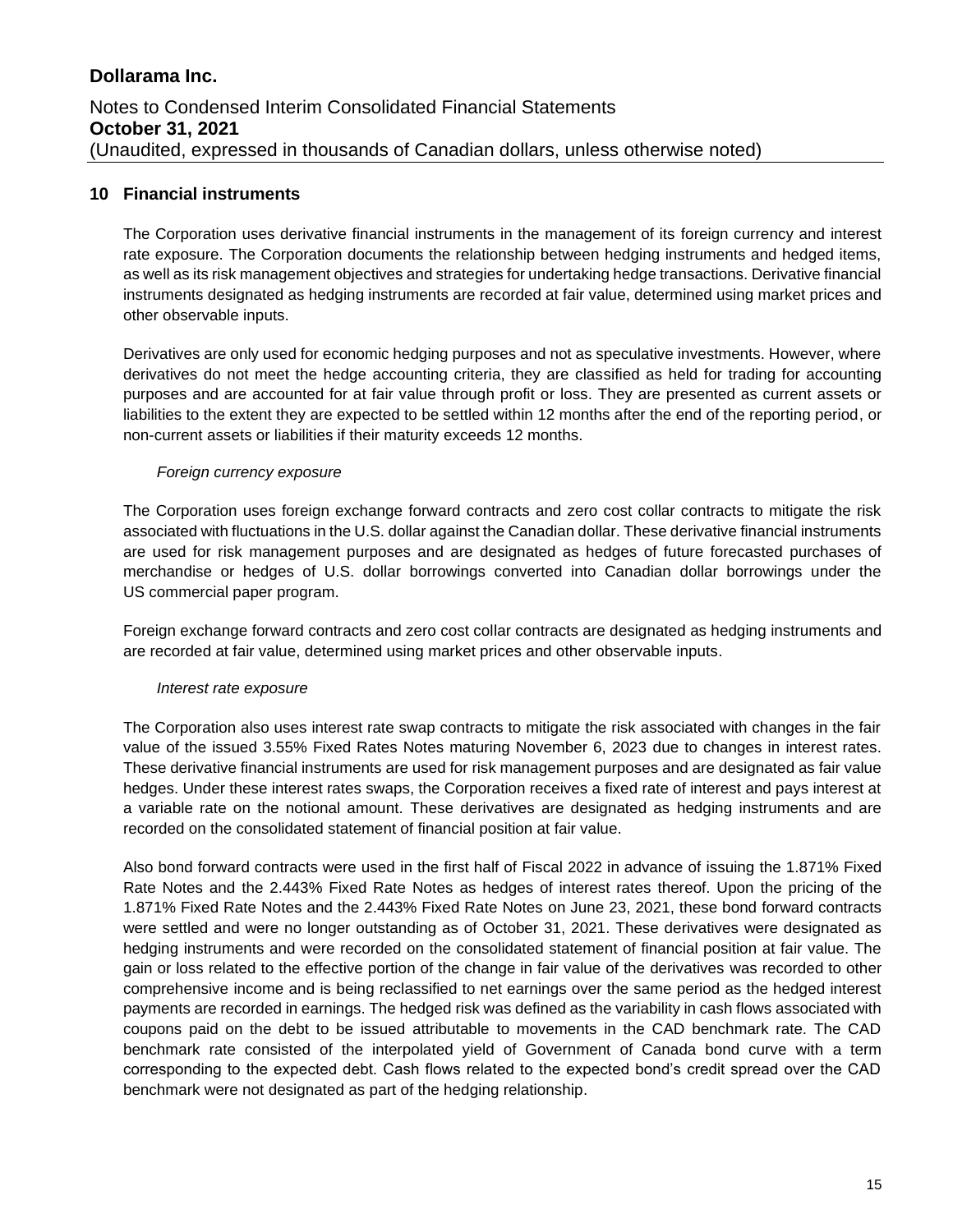# Notes to Condensed Interim Consolidated Financial Statements **October 31, 2021** (Unaudited, expressed in thousands of Canadian dollars, unless otherwise noted)

#### **10 Financial instruments (cont'd)**

A summary of the aggregate contractual nominal value, weighted average contract rate or interest rate, as applicable, statement of financial position location and estimated fair values of derivative financial instruments as at October 31, 2021 and January 31, 2021 is as follows:

|                                                                                                         | Contractual<br>nominal<br>value | Weighted<br>average<br>contract<br>rate/<br>Interest rate | Statement of<br>financial position | Fair value -<br>Asset (Liability)                         | Nature of<br>hedging<br>relationship |  |
|---------------------------------------------------------------------------------------------------------|---------------------------------|-----------------------------------------------------------|------------------------------------|-----------------------------------------------------------|--------------------------------------|--|
|                                                                                                         | USD/CAD<br>\$                   | USD/CAD/<br>Interest rate                                 | Location                           | Significant other<br>observable<br>inputs (Level 2)<br>\$ | Recurring                            |  |
| As at October 31, 2021                                                                                  |                                 |                                                           |                                    |                                                           |                                      |  |
| Hedging instruments for the<br>forecasted U.S. dollar<br>merchandise purchases                          |                                 |                                                           |                                    |                                                           |                                      |  |
| USD Foreign exchange forward<br>contracts<br>USD Foreign exchange forward                               | 100,000                         | 1.22                                                      | <b>Current assets</b>              | 2,063                                                     | Cash flow hedge                      |  |
| contracts<br>USD Foreign exchange forward                                                               | 436,000                         | 1.27                                                      | <b>Current liabilities</b>         | (11, 389)                                                 | Cash flow hedge                      |  |
| contracts                                                                                               | 10,000                          | 1.25                                                      | Non-current liabilities            | (44)                                                      | Cash flow hedge                      |  |
| USD Zero cost collar contracts                                                                          | 5,000                           | $1.18^{(1)} - 1.24^{(2)}$                                 | <b>Current assets</b>              | 91                                                        | Cash flow hedge                      |  |
| USD Zero cost collar contracts                                                                          | 40,000<br>591,000               | $1.24$ (1) $- 1.30$ (2)                                   | <b>Current liabilities</b>         | (494)<br>(9,773)                                          | Cash flow hedge                      |  |
| Hedging instruments for the<br>fixed to floating interest<br>rate notes<br>Interest rate swap contracts | 200,000                         | 200,000 CDOR $(3)$ + 2.73%                                | <b>Current liabilities</b>         | (2,744)<br>(2,744)                                        | Fair value hedge                     |  |
| <b>Total</b>                                                                                            | 791,000                         |                                                           |                                    | (12, 517)                                                 |                                      |  |
| As at January 31, 2021                                                                                  |                                 |                                                           |                                    |                                                           |                                      |  |
| Hedging instruments for the<br>forecasted U.S. dollar<br>merchandise purchases                          |                                 |                                                           |                                    |                                                           |                                      |  |
| USD Foreign exchange forward<br>contracts                                                               | 30,000                          | 1.26                                                      | <b>Current assets</b>              | 420                                                       | Cash flow hedge                      |  |
| USD Foreign exchange forward<br>contracts<br>USD Foreign exchange forward                               | 20,000                          | 1.26                                                      | Non-current assets                 | 314                                                       | Cash flow hedge                      |  |
| contracts                                                                                               | 535,000                         | 1.33                                                      | <b>Current liabilities</b>         | (25, 784)                                                 | Cash flow hedge                      |  |
| USD Zero cost collar contracts                                                                          | 9,000                           | $1.24$ (1) $- 1.32$ (2)                                   | <b>Current liabilities</b>         | (37)                                                      | Cash flow hedge                      |  |
| USD Zero cost collar contracts                                                                          | 24,000<br>618,000               | $1.25$ (1) - $1.30$ (2)                                   | <b>Current assets</b>              | 48<br>(25,039)                                            | Cash flow hedge                      |  |
| $(4)$ $\rightarrow$ $\rightarrow$ $\rightarrow$ $\rightarrow$                                           |                                 |                                                           |                                    |                                                           |                                      |  |

 $(1)$  Put strike

(2) Call strike

(3) 3-month CDOR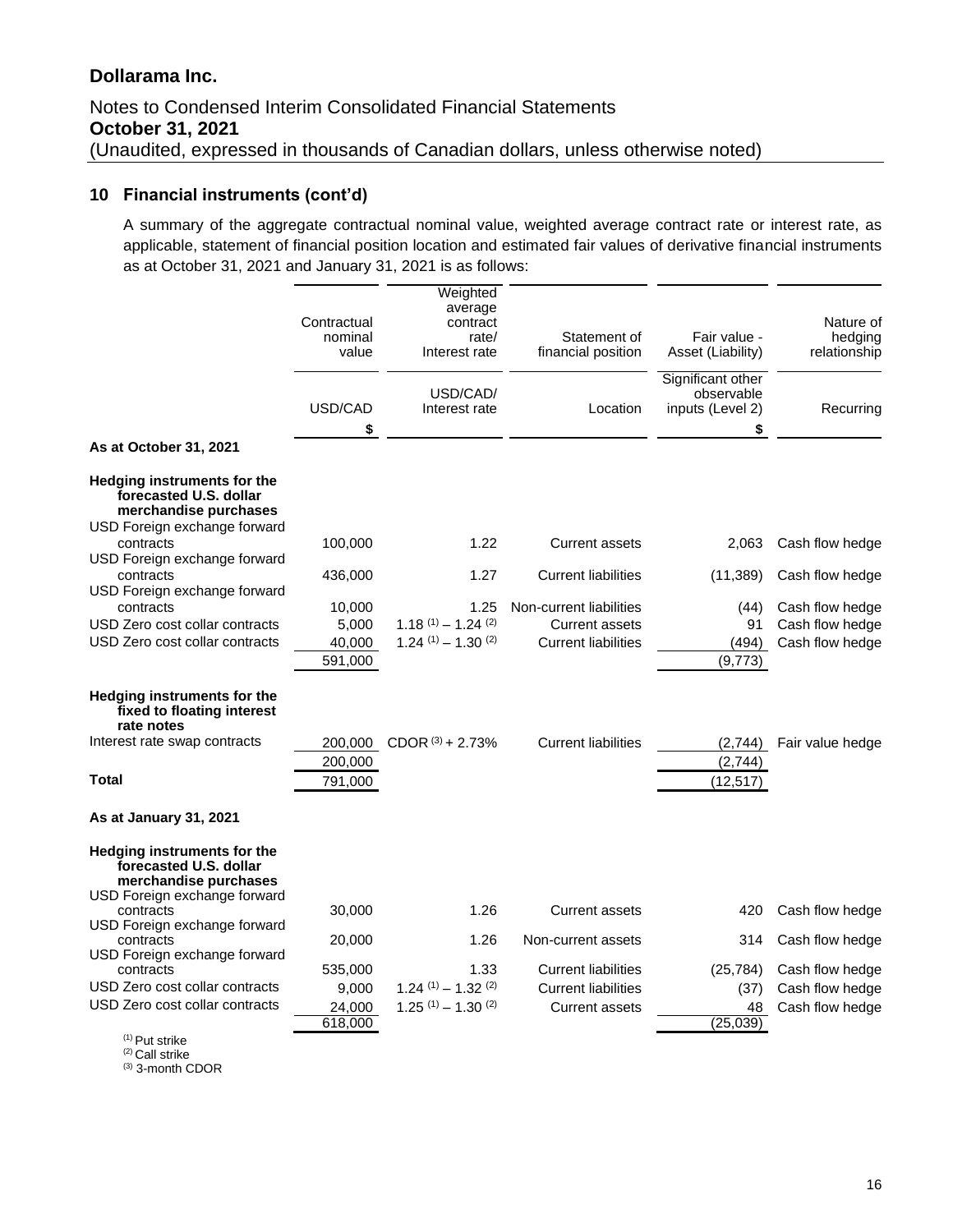#### **10 Financial instruments (cont'd)**

For the 13-week and 39-week periods ended October 31, 2021, accumulated fair value losses of \$12,594 and \$35,541, respectively, (13-week and 39-week periods ended November 1, 2020 – accumulated fair value gains of \$4,087 and \$13,570, respectively) on USD foreign exchange forward contracts and USD zero cost collar contracts recorded in the carrying value of inventory were reclassified from inventory to the condensed interim consolidated statement of net earnings and comprehensive income and recorded in the cost of sales.

#### **11 Equity-accounted investment**

On May 8, 2020, the Corporation, through Dollarama International, and Dollarcity's founding stockholders, each made a capital contribution to Dollarcity to cover their pro rata share of the costs associated with a series of transactions aimed at bringing real estate assets into the Dollarcity group, eliminating existing related-party transactions and insourcing some logistics activities. The Corporation's capital contribution amounted to US\$20,040 (\$28,002) and was added to the equity-accounted investment of the Corporation in Dollarcity.

### **12 Earnings per common share**

Diluted net earnings per common share for the 13-week and 39-week periods ended on the dates indicated below were calculated by adjusting the weighted average number of common shares outstanding to assume conversion of all dilutive potential common shares as follows:

|                                                                                                                                          | 13-week periods ended |                     | 39-week periods ended |                     |
|------------------------------------------------------------------------------------------------------------------------------------------|-----------------------|---------------------|-----------------------|---------------------|
|                                                                                                                                          | October 31,<br>2021   | November 1.<br>2020 | October 31,<br>2021   | November 1.<br>2020 |
| Net earnings attributable to shareholders of the<br>Corporation and used to determine basic and<br>diluted net earnings per common share | \$183,401             | \$161,871           | \$443,203             | \$390,446           |
|                                                                                                                                          |                       |                     |                       |                     |
| Weighted average number of common shares                                                                                                 |                       |                     |                       |                     |
| outstanding during the period (thousands)                                                                                                | 301,135               | 311.146             | 305.105               | 310,725             |
| Assumed share options exercised (thousands)                                                                                              | 1.438                 | 1,692               | 1.439                 | 1.769               |
| Weighted average number of common shares for                                                                                             |                       |                     |                       |                     |
| diluted net earnings per common share (thousands)                                                                                        | 302.573               | 312,838             | 306.544               | 312,494             |
| Diluted net earnings per common share                                                                                                    | \$0.61                | \$0.52              | \$1.45                | \$1.25              |

As at October 31, 2021, 453,000 share options have an anti-dilutive effect since the average market price of the underlying shares was lower than the sum of the exercise price and the unearned shared-based compensation of those share options under the treasury stock method (November 1, 2020 – 1,277,200).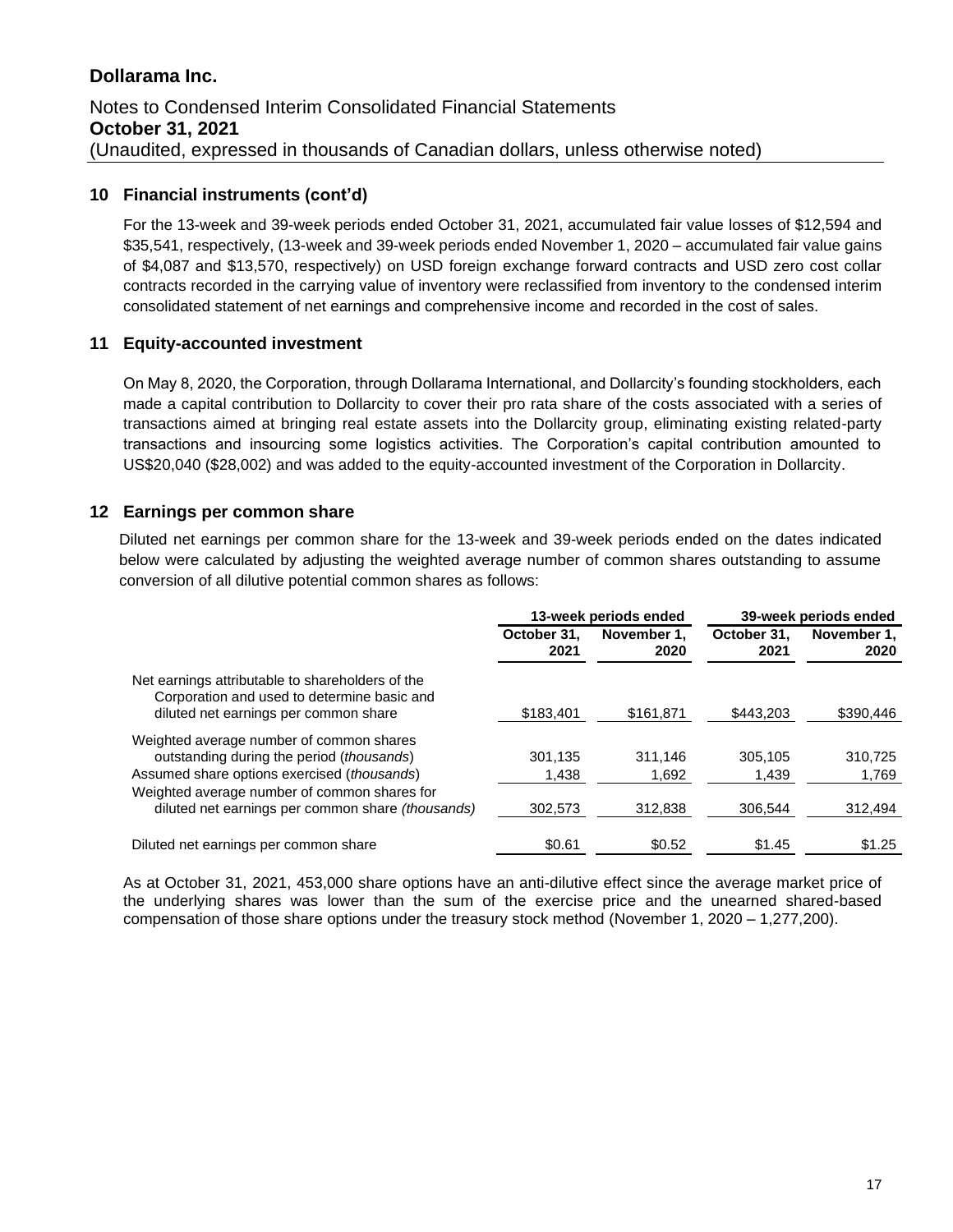#### **13 Related party transactions**

#### **a) Rossy family**

As at October 31, 2021, the outstanding balance of lease liabilities owed to entities controlled by the Rossy family totalled \$37,308 (January 31, 2021 – \$44,110).

Rental expenses charged by entities controlled by the Rossy family but not included in lease liabilities totalled \$1,396 and \$4,681 for the 13-week and 39-week periods ended October 31, 2021, respectively (13-week and 39-week periods ended November 1, 2020 – \$1,396 and \$4,600, respectively).

These transactions were measured at cost, which equals fair value, being the amount of consideration established at market terms.

#### **b) Dollarcity**

In 2013, Dollarama International, the Corporation's wholly-owned subsidiary, entered into a licensing and services agreement with Dollarcity (the "LSA"). As at October 31, 2021, the account receivable from Dollarcity for the goods sold, assets licensed, and services provided under the LSA totalled \$19,067 (January 31, 2021 – \$14,752), which amount is partly guaranteed by a letter of credit up to US\$10,000 (\$12,388) (January 31, 2021 – US\$10,000 (\$12,777)). For the 13-week and 39-week periods ended October 31, 2021, the goods sold to Dollarcity that are shipped directly from the Corporation's warehouses amounted to \$10,745 and \$28,258, respectively (13-week and 39-week periods ended November 1, 2020 – \$4,657 and \$10,458, respectively).

Under the Stockholders Agreement dated August 14, 2019, Dollarcity's founding stockholders have a put right pursuant to which they can require, in certain circumstances, that Dollarama International purchase shares of Dollarcity held by them at fair market value. This right is exercisable in the ordinary course commencing on October 1, 2022, and is subject to certain transaction size thresholds, required ownership thresholds and freeze periods, among other conditions and restrictions. This right may also be exercised upon the occurrence of certain extraordinary events, including a change in control of the Corporation and a sale of Dollarcity.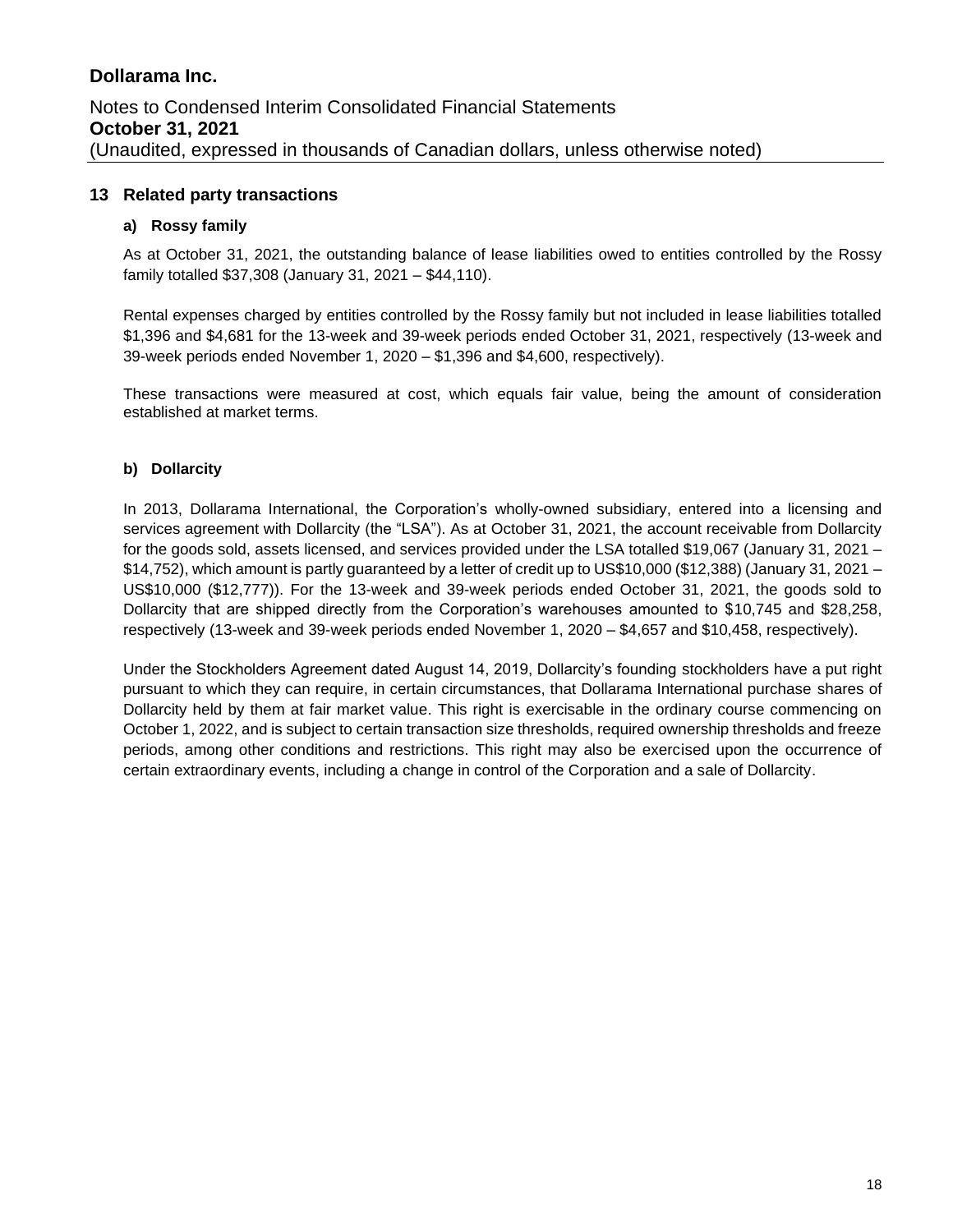### **14 Expenses by nature included in the condensed interim consolidated statement of net earnings and comprehensive income**

|                                                 |                     | 13-week periods ended | 39-week periods ended |                     |  |
|-------------------------------------------------|---------------------|-----------------------|-----------------------|---------------------|--|
|                                                 | October 31,<br>2021 | November 1,<br>2020   | October 31.<br>2021   | November 1,<br>2020 |  |
|                                                 |                     |                       |                       |                     |  |
| Cost of sales                                   |                     |                       |                       |                     |  |
| Cost of goods sold, labour, transport and other |                     |                       |                       |                     |  |
| costs                                           | 586,915             | 558,762               | 1,647,029             | 1,551,766           |  |
| Occupancy costs                                 | 36,565              | 36,693                | 109,945               | 108,278             |  |
| Total cost of sales                             | 623,480             | 595,455               | 1,756,974             | 1,660,044           |  |
| Depreciation and amortization                   |                     |                       |                       |                     |  |
| Depreciation of property, plant and equipment   |                     |                       |                       |                     |  |
| and right-of-use assets (1)                     | 70,238              | 63,352                | 204,873               | 185,005             |  |
| Amortization of intangible assets               | 5,137               | 4,939                 | 15,089                | 13,768              |  |
| Total depreciation and amortization             | 75,375              | 68,291                | 219,962               | 198,773             |  |

(1) Includes depreciation expenses relating to the warehouses and distribution center totalling \$3,081 and \$9,055, respectively (November 1, 2020 – \$2,975 and \$8,682, respectively).

| <b>Employee benefits</b> | 126.223 | 130.250 | 373.816 | 370,302 |
|--------------------------|---------|---------|---------|---------|
|                          |         |         |         |         |

#### **15 Details of statement of cash flows**

The changes in non-cash working capital components for the 13-week and 39-week periods ended on the dates indicated below are as follows:

|                                          | 13-week periods ended |                     | 39-week periods ended |                     |  |
|------------------------------------------|-----------------------|---------------------|-----------------------|---------------------|--|
|                                          | October 31,<br>2021   | November 1.<br>2020 | October 31,<br>2021   | November 1.<br>2020 |  |
|                                          | \$                    |                     |                       |                     |  |
| Accounts receivable                      | (3.596)               | (4, 479)            | (5,631)               | 9,055               |  |
| Prepaid expenses                         | 2,088                 | 610                 | (2,640)               | 1,141               |  |
| Prepaid income taxes                     | 1.418                 | 8                   |                       | 1.769               |  |
| Inventories                              | (12,902)              | (16,773)            | 31,451                | 20,966              |  |
| Accounts payable and accrued liabilities | 58.059                | 40.242              | 26.523                | 35,445              |  |
| Income taxes payable                     | 36,413                | (55,179)            | 23,438                | 9,628               |  |
|                                          | 81,480                | (35,571)            | 73,141                | 78,004              |  |
| Cash paid for income taxes               | 17,039                | 114.074             | 118,648               | 131,450             |  |
| Cash paid for interest                   | 14.682                | 13.277              | 59.752                | 63.217              |  |

Cash paid for income taxes and interest are cash flows used in operating activities.